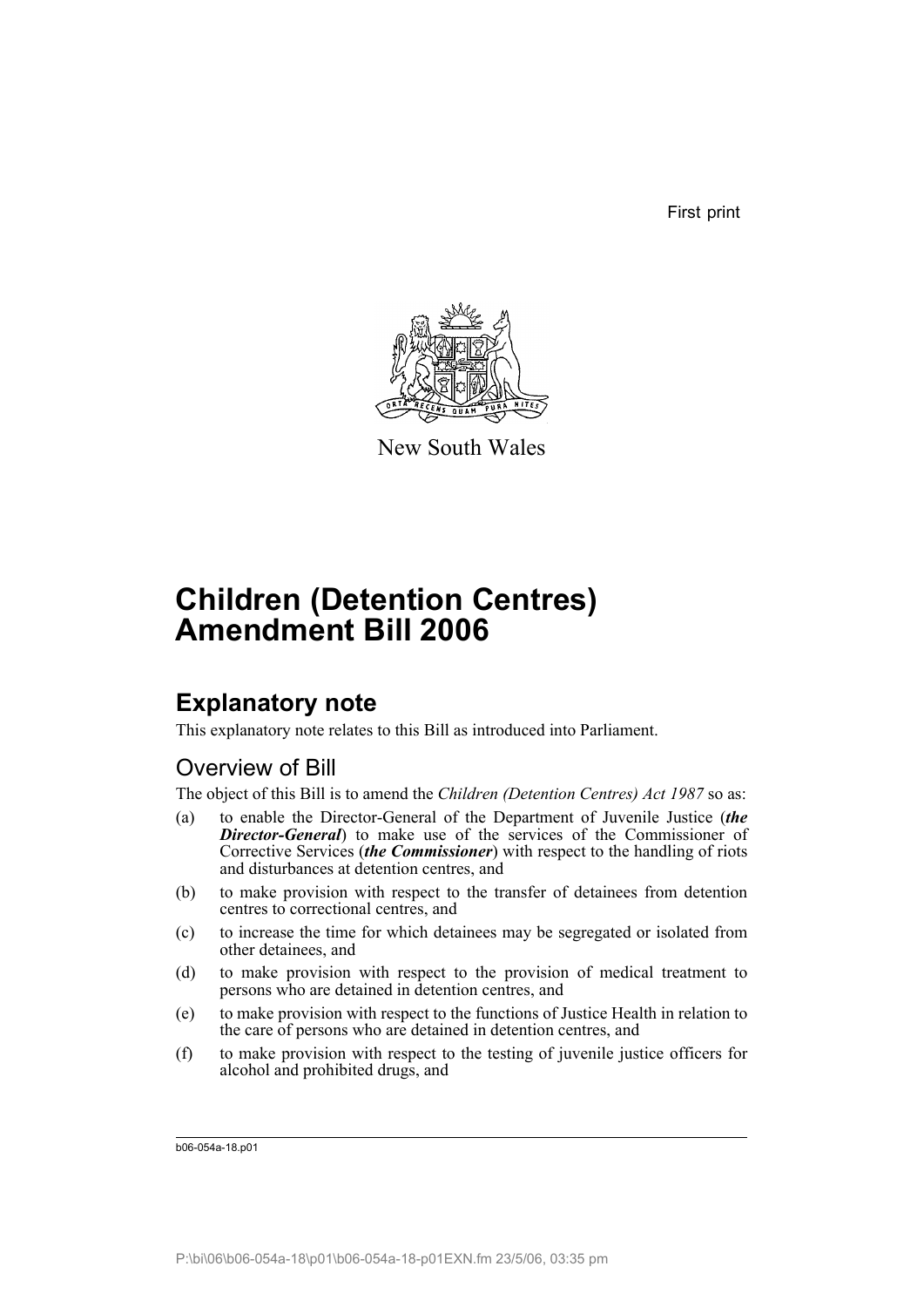Explanatory note

(g) to make other provision of a minor, consequential or ancillary nature.

The Bill also makes minor and consequential amendments to the *Children (Criminal Proceedings) Act 1987*, the *Crimes (Administration of Sentences) Act 1999* and the *Freedom of Information Act 1989*.

# Outline of provisions

**Clause 1** sets out the name (also called the short title) of the proposed Act.

**Clause 2** provides for the commencement of the proposed Act on a day or days to be appointed by proclamation.

**Clause 3** is a formal provision that gives effect to the amendments to the *Children (Detention Centres) Act 1987* set out in Schedule 1.

**Clause 4** is a formal provision that gives effect to the amendments to other Acts set out in Schedule 2.

**Clause 5** provides for the repeal of the proposed Act after all the amendments made by the proposed Act have commenced. Once the amendments have commenced the proposed Act will be spent. Section 30 of the *Interpretation Act 1987* provides that the repeal of an amending Act does not affect the amendments made by that Act.

# **Schedule 1 Amendment of Children (Detention Centres) Act 1987**

## **Handling of riots and disturbances at detention centres**

**Schedule 1 [10]** inserts a new section 26. The proposed section provides that:

- (a) the Director-General may enter into a memorandum of understanding with the Commissioner with respect to the handling of riots and disturbances at detention centres (**proposed subsection (1)**), and
- (b) the Director-General may, in accordance with any such memorandum, request assistance from the Commissioner to deal with any such riot or disturbance at a detention centre (**proposed subsection (2)**), and
- (c) the Commissioner, and any correctional officer authorised by the Commissioner, may deal with a riot or disturbance in respect of which such a request has been made as if it were a riot or disturbance in a correctional centre, for which purpose the Commissioner is to have the control and management of the detention centre (**proposed subsection (3)**), and
- (d) dogs may be used to assist in the maintenance of good order and security (**proposed subsection (4)**), and
- (e) control and management of a detention centre is to be returned to the Director-General as soon as good order and security have been restored (**proposed subsection (5)**), and

Explanatory note page 2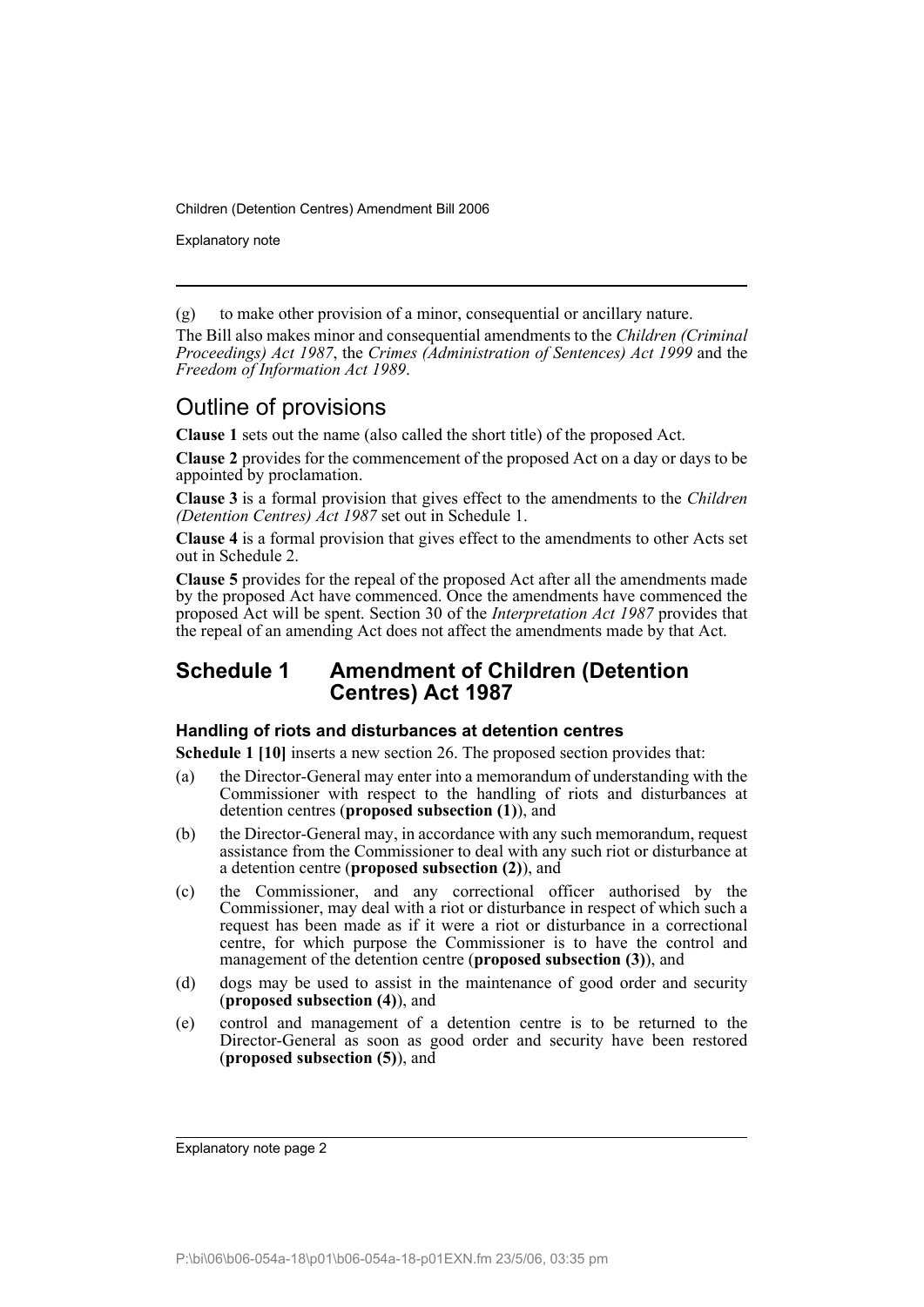Explanatory note

- (f) the Director-General is not to exercise any function in relation to a detention centre while its control and management belong to the Commissioner, as referred to in proposed subsection  $(\overline{3})$  (**proposed subsection (6)**), and
- (g) a request under proposed subsection (2) may relate to part only of a detention centre (**proposed subsection (7)**).

**Schedule 1 [3]** makes a consequential amendment to section 6.

## **Transfer of detainees**

Section 28 currently enables detainees who are over 16 to be transferred from a detention centre to a juvenile correctional centre (part of the adult correctional system), but only if they have previously been transferred to the detention centre from a correctional centre, are on remand for a serious offence, have been sent to the detention centre by a court other than the Children's Court or have severe behavioural problems.

**Schedule 1 [14]** amends section 28 (2) so as to provide that the transfer of a detainee who is under 18 can be effected only in the circumstances referred to above. **Schedule 1 [15]** inserts a new section 28 (2A) that provides that the transfer of a detainee who is between 18 and 21 can be effected not only in those circumstances but also if the Children's Court authorises the transfer or the detainee requests the transfer. A consequential effect of these amendments is that detainees who are over 21 will be able to be transferred without any restriction.

**Schedule 1 [13]** inserts a new section 28 (1A) which makes it clear that a transfer order may be made in relation to a detainee who is absent from, or has not yet been received at, a detention centre. The effect of this amendment is that detainees who are over the age of 21 (such as those who have been arrested following revocation of their parole) can be taken directly to a correctional centre rather than to a detention centre.

**Schedule 1 [12]** amends section 28 (1) and (3) so as to enable transfers to be made to any correctional centre. However, **Schedule 1 [15]** inserts a new section 28 (2B) that requires detainees who are under 18 to be transferred to a juvenile correctional centre (that is, a correctional centre established for juveniles).

## **Segregation and isolation of detainees**

Section 19 enables detainees to be segregated for their own protection for up to 6 hours in any period of 24 hours. **Schedule 1 [7]** amends section 19 so as to allow for segregation for an indefinite period if the Director-General so approves.

Section 21 enables detainees to be isolated for up to 3 hours (in the case of detainees under 16) or 12 hours (in the case of detainees  $16$  or over) by way of punishment for misbehaviour. **Schedule 1 [8]** amends section 21 so as to increase the maximum periods of isolation to 12 hours and 24 hours, respectively.

Explanatory note page 3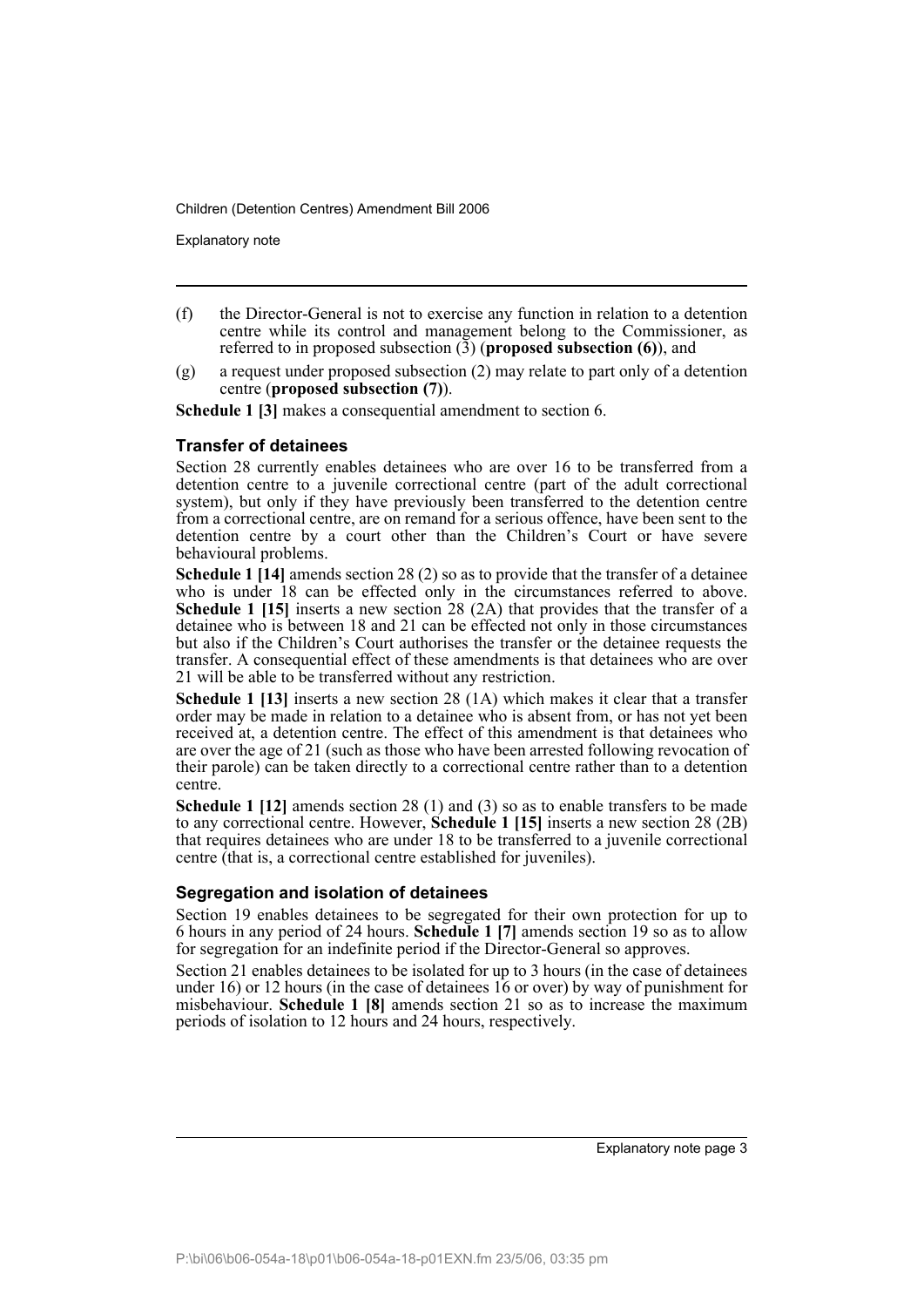Explanatory note

## **Medical treatment**

**Schedule 1 [11]** inserts a new section 27. The proposed section requires detainees to be provided with appropriate medical treatment, and allows them to be given medical treatment without their consent if it is necessary for the purpose of saving life or preventing serious damage to health.

## **Justice Health**

**Schedule 1 [18]** inserts provisions with respect to the functions of Justice Health, a statutory corporation established to provide health services in correctional centres (**proposed Part 4A, Division 1**).

**Proposed section 37E** provides for Justice Health to have the same functions in relation to detainees as it has in relation to the inmates of a correctional centre.

**Proposed section 37F** provides for Justice Health to have the same rights of access to detention centres, detainees and their medical records as it has in relation to correctional centres, inmates and their medical records.

**Proposed section 37G** provides for the appointment of medical officers for detention centres, and requires statistical records to be kept of the health services provided to detainees.

**Proposed section 37H** enables the Chief Executive Officer of Justice Health to delegate his or her functions under the Act.

## **Drug and alcohol testing of staff**

**Schedule 1 [18]** inserts provisions with respect to the testing of juvenile justice officers for alcohol and prohibited drugs (**proposed Part 4A, Division 2**). These provisions are substantially identical to similar provisions with respect to the testing of correctional officers contained in the *Crimes (Administration of Sentences) Act 1999*.

**Proposed section 37I** defines certain words and expressions for the purposes of the proposed Division.

**Proposed section 37J** enables a juvenile justice officer who is on duty or on site in a detention centre to be required to submit to a breath analysis or to provide a sample for the purpose of testing for drugs and alcohol.

**Proposed section 37K** enables a juvenile justice officer who has been taken to hospital following an incident in which a person has been injured or died to provide a sample for the purpose of testing for drugs and alcohol.

**Proposed section 37L** protects doctors and nurses from liability for taking samples for the purposes of the Act.

**Proposed section 37M** extends the range of matters for which regulations may be made so as to include certain matters for which regulations can be made under the *Crimes (Administration of Sentences) Act 1999*. The matters concerned deal with specific aspects of the matters dealt with by the proposed Division.

Explanatory note page 4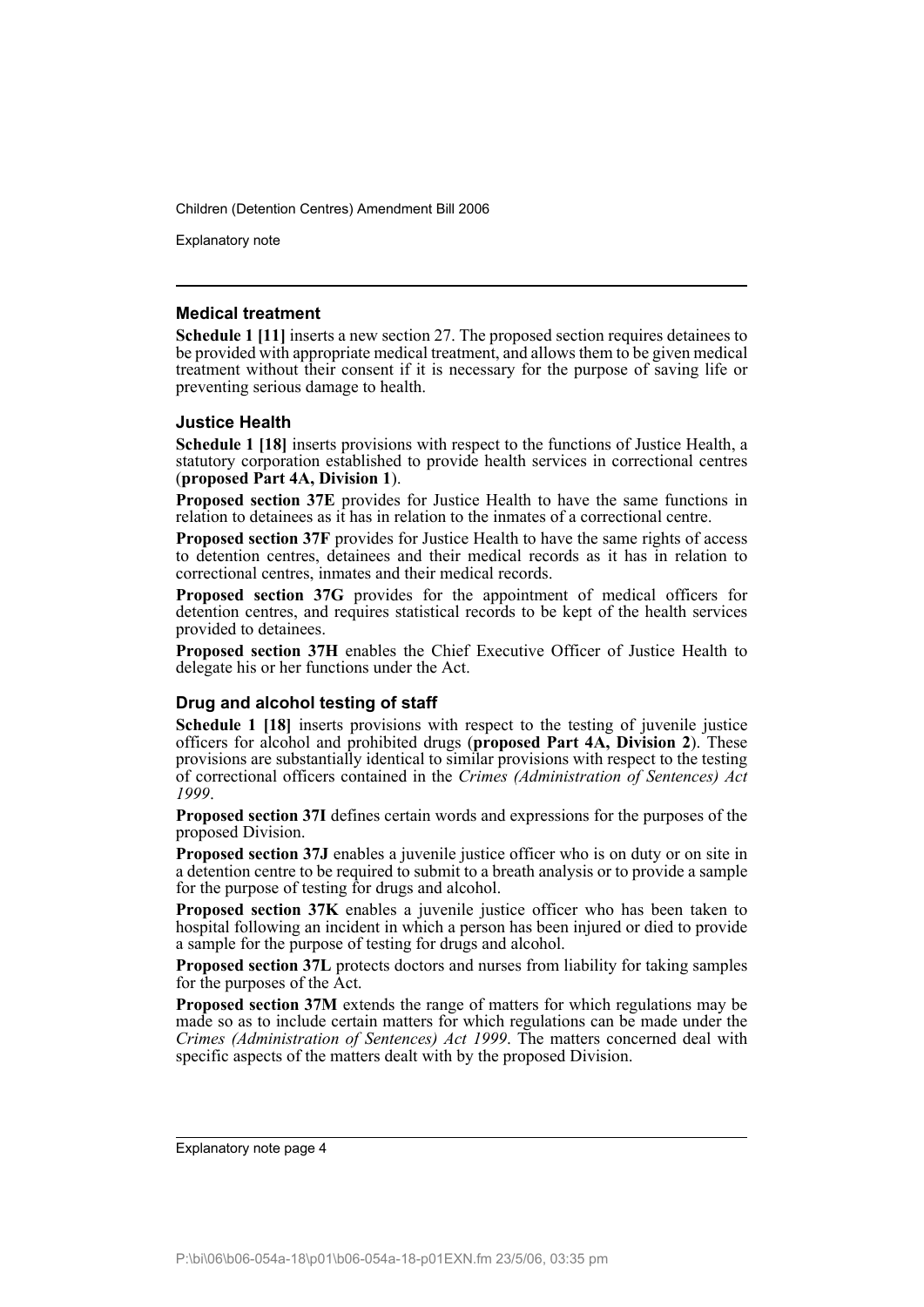Explanatory note

### **Miscellaneous amendments**

**Schedule 1 [16]** inserts a new section 32A. The proposed section extends the range of matters for which regulations may be made so as to include certain matters for which regulations can be made under the *Crimes (Administration of Sentences) Act 1999*. The matters concerned deal with specific aspects of the management, control, administration and supervision of detention centres, such as visits, the making and receiving of telephone calls, the conduct of searches, the use of force and the testing of detainees for drugs and alcohol.

**Schedule 1 [6]** amends section 14 so as to require the Director-General to consult with, and have regard to the recommendations of, the Director-General of the Department of Health in relation to matters concerning a detainee who is a forensic patient within the meaning of the *Mental Health Act 1990*.

**Schedule 1 [1]** inserts new definitions of *Chief Executive Officer, Justice Health*, *correctional officer*, *Justice Health* and *medical officer*, and a new definition of *juvenile justice officer* (to replace the existing definition of *officer*), into section 3 (1). **Schedule 1 [2]** omits the definition of *officer*. **Schedule 1 [4], [5], [9], [17] and [19]–[21]** amend various sections to replace references to "officer" with references to "juvenile justice officer" (to distinguish them from references elsewhere to "correctional officer").

**Schedule 1 [22] and [23]** enact savings and transitional provisions consequent on the enactment of the proposed Act.

# **Schedule 2 Amendment of other Acts**

## **Amendment of Children (Criminal Proceedings) Act 1987**

**Schedule 2.1 [1]** amends section 19 so as to ensure that nothing in that section, or in any order under that section, limits the operation of section 28 of the *Children (Detention Centres) Act 1987*. Consequently, that section and the orders under it, will not prevent detainees from being transferred to a correctional centre pursuant to the proposed amendments to section 28 (to be effected by **Schedule 1 [12]–[15]**). **Schedule 2.1 [2]** makes a consequential amendment to the note to section 19 (1).

## **Amendment of Crimes (Administration of Sentences) Act 1999**

**Schedule 2.2 [1]** amends the definition of *section 28 juvenile inmate* in section 41A so as to restrict the definition to persons who are under 18. The effect of this amendment will be to allow inmates who are 18 or over, and who have been transferred to a juvenile correctional centre pursuant to section 28 of the *Children (Detention Centres) Act 1987*, to be subsequently transferred into the general prison population.

**Schedule 2.2 [2]** amends section 253 (which states that Part 13, dealing with the temporary custody of persons required to be kept in custody, is subject to the *Children (Detention Centres) Act 1987*) so as to provide that section 253 does not limit the operation of Part 13 in relation to persons over 21.

Explanatory note page 5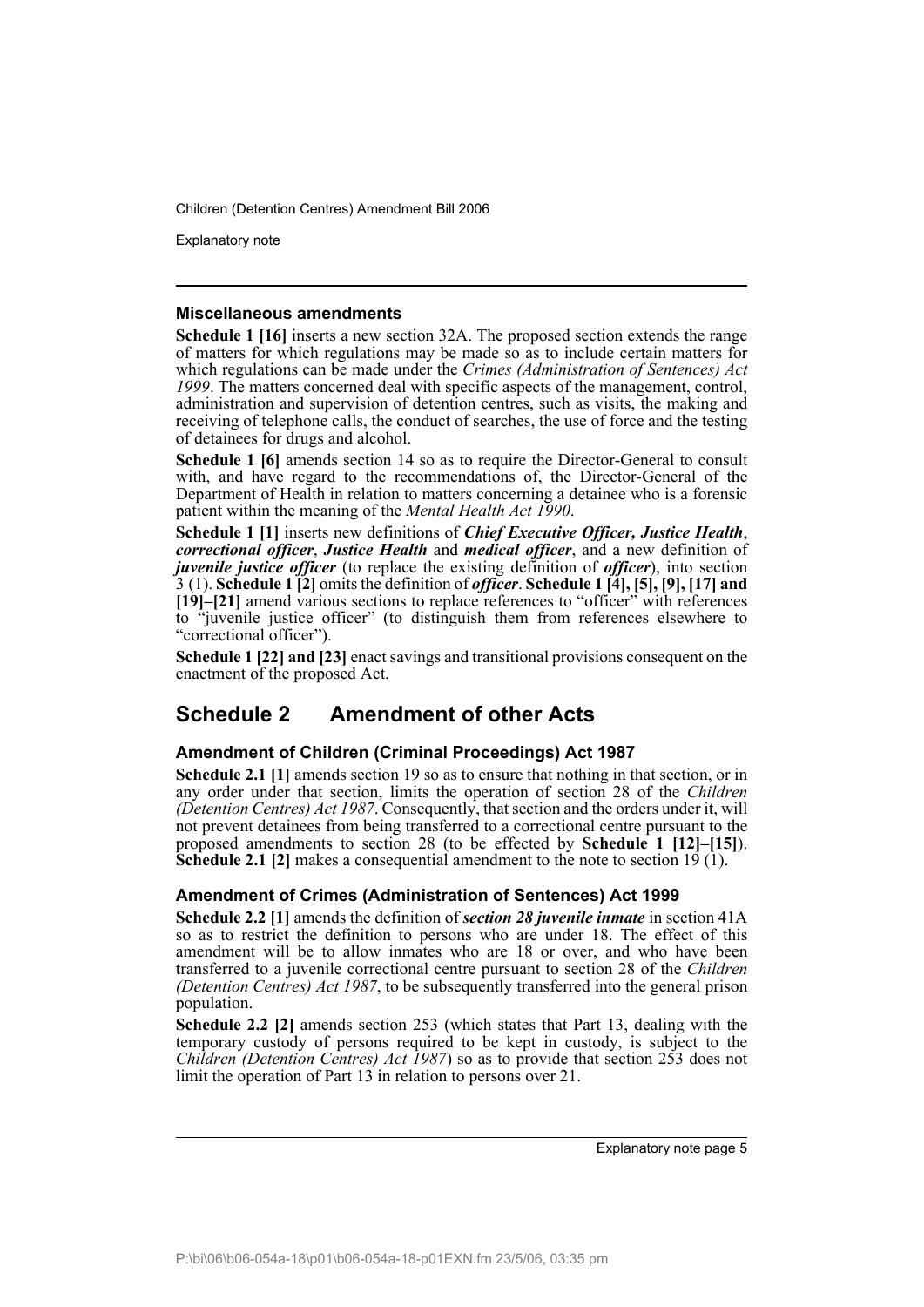Explanatory note

# **Amendment of Freedom of Information Act 1989**

**Schedule 2.3** amends Schedule 1 so as to provide that documents created by the Drug Intelligence Unit of the Department of Juvenile Justice are exempt documents for the purposes of the Act.

Explanatory note page 6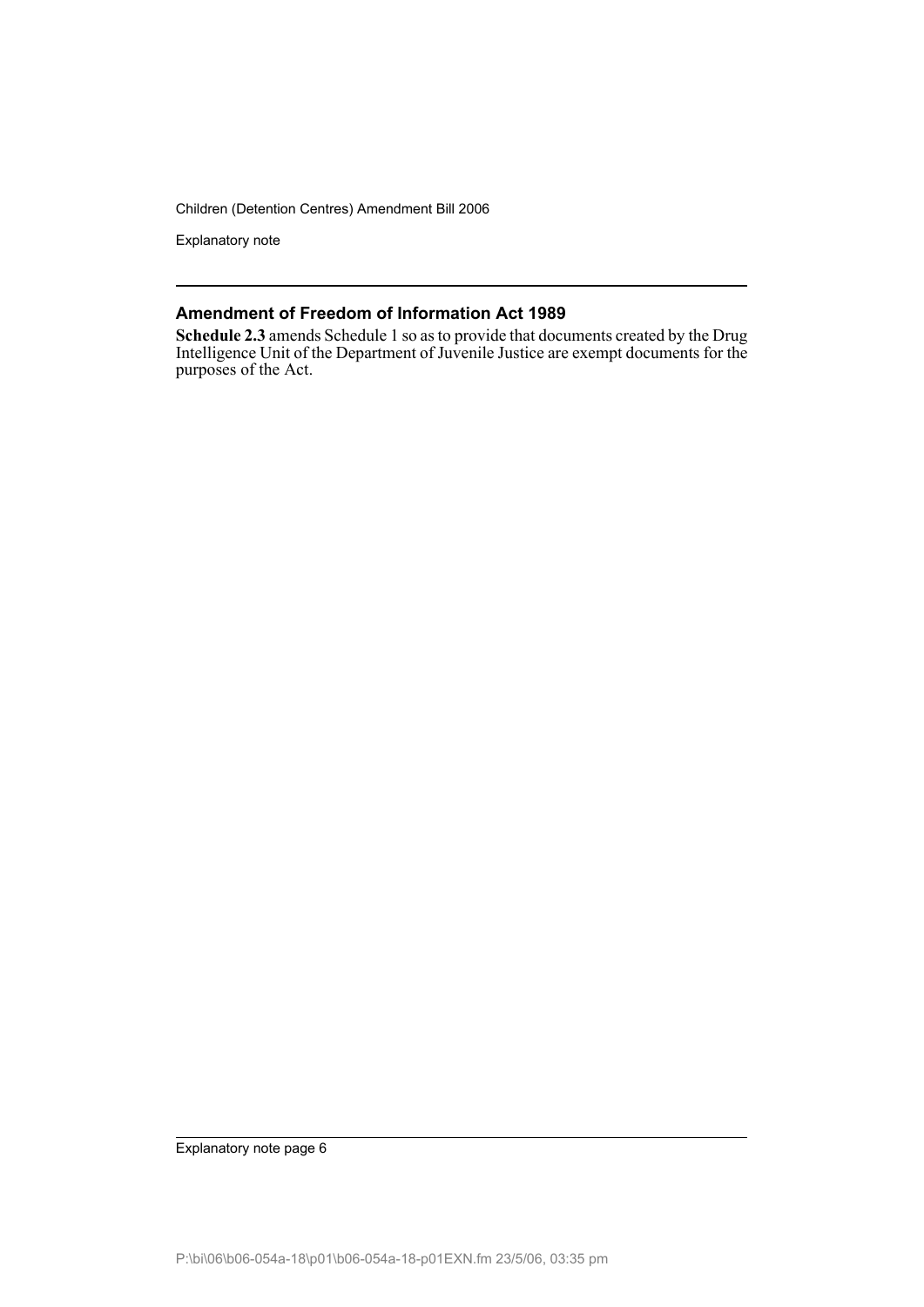First print



New South Wales

# **Children (Detention Centres) Amendment Bill 2006**

# **Contents**

|            |                                                    | Page |
|------------|----------------------------------------------------|------|
|            | Name of Act                                        |      |
|            | Commencement                                       |      |
| 3          | Amendment of Children (Detention Centres) Act 1987 |      |
|            | No 57                                              | 2    |
| 4          | Amendment of other Acts                            |      |
| 5          | Repeal of Act                                      | 2    |
| Schedule 1 | Amendment of Children (Detention Centres) Act 1987 | 3    |
|            | Schedule 2 Amendment of other Acts                 | 16   |

b06-054a-18.p01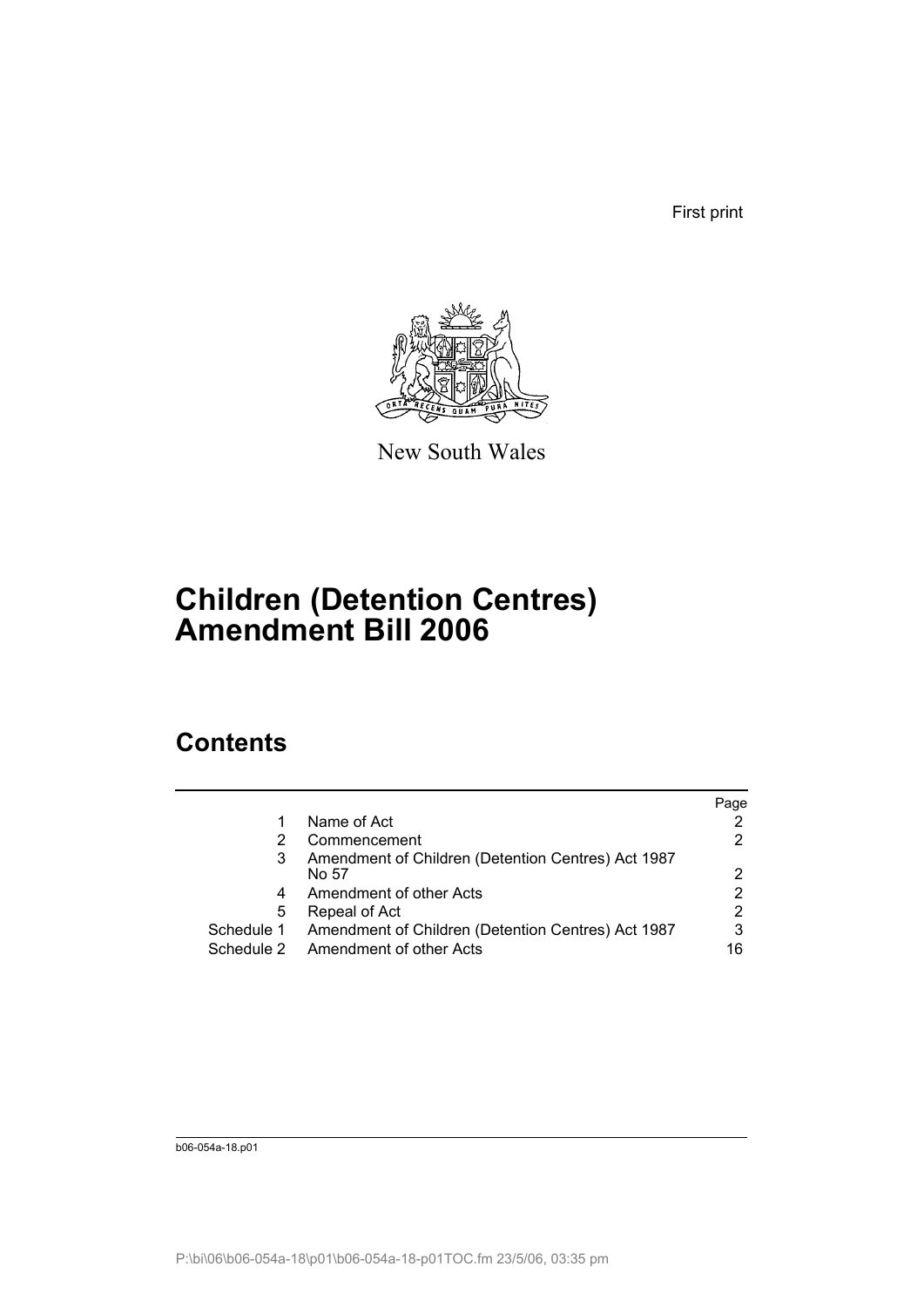Contents

Page

Contents page 2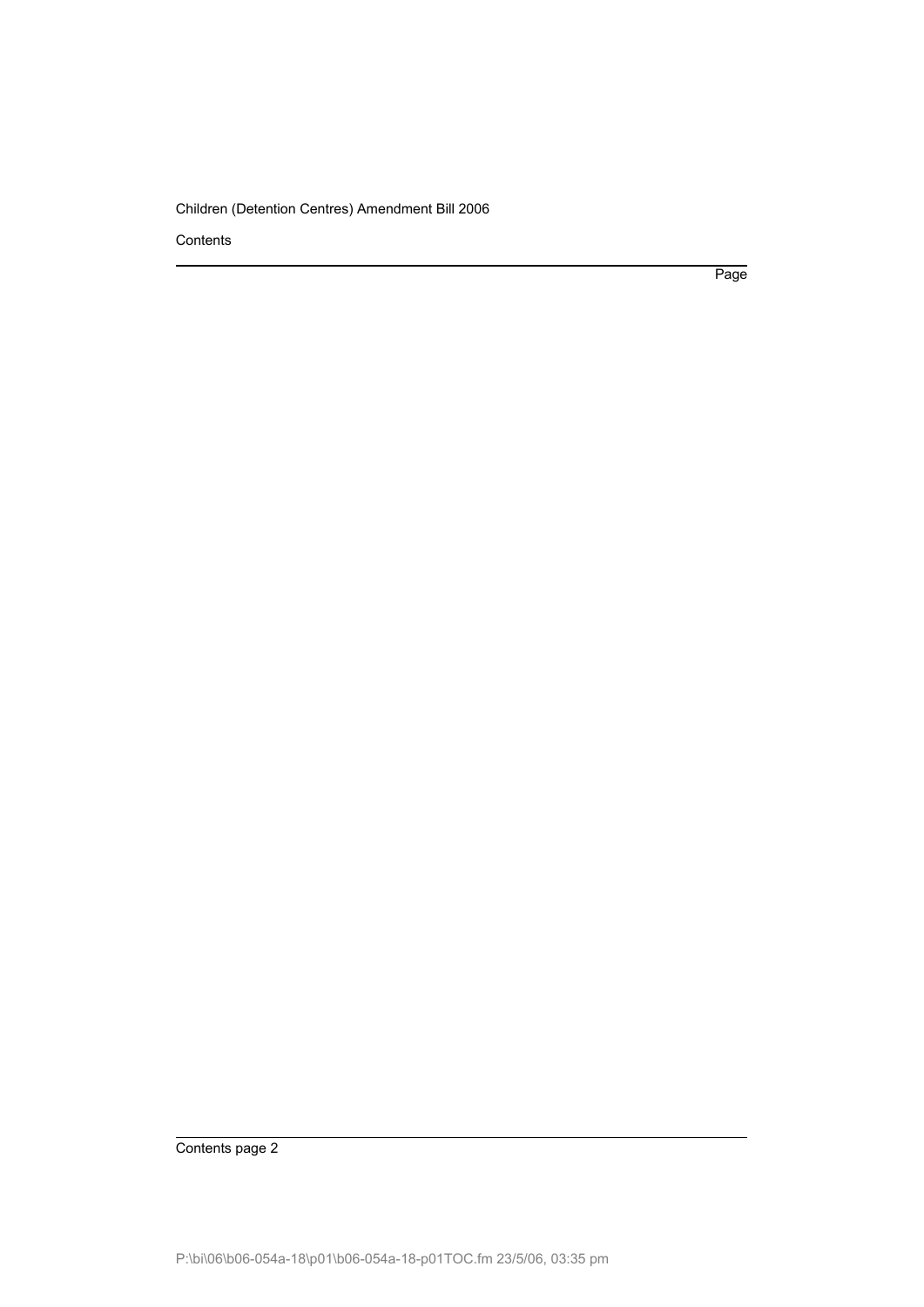

New South Wales

# **Children (Detention Centres) Amendment Bill 2006**

No , 2006

# **A Bill for**

An Act to amend the *Children (Detention Centres) Act 1987* in relation to the administration of detention centres and the management of detainees; and for other purposes.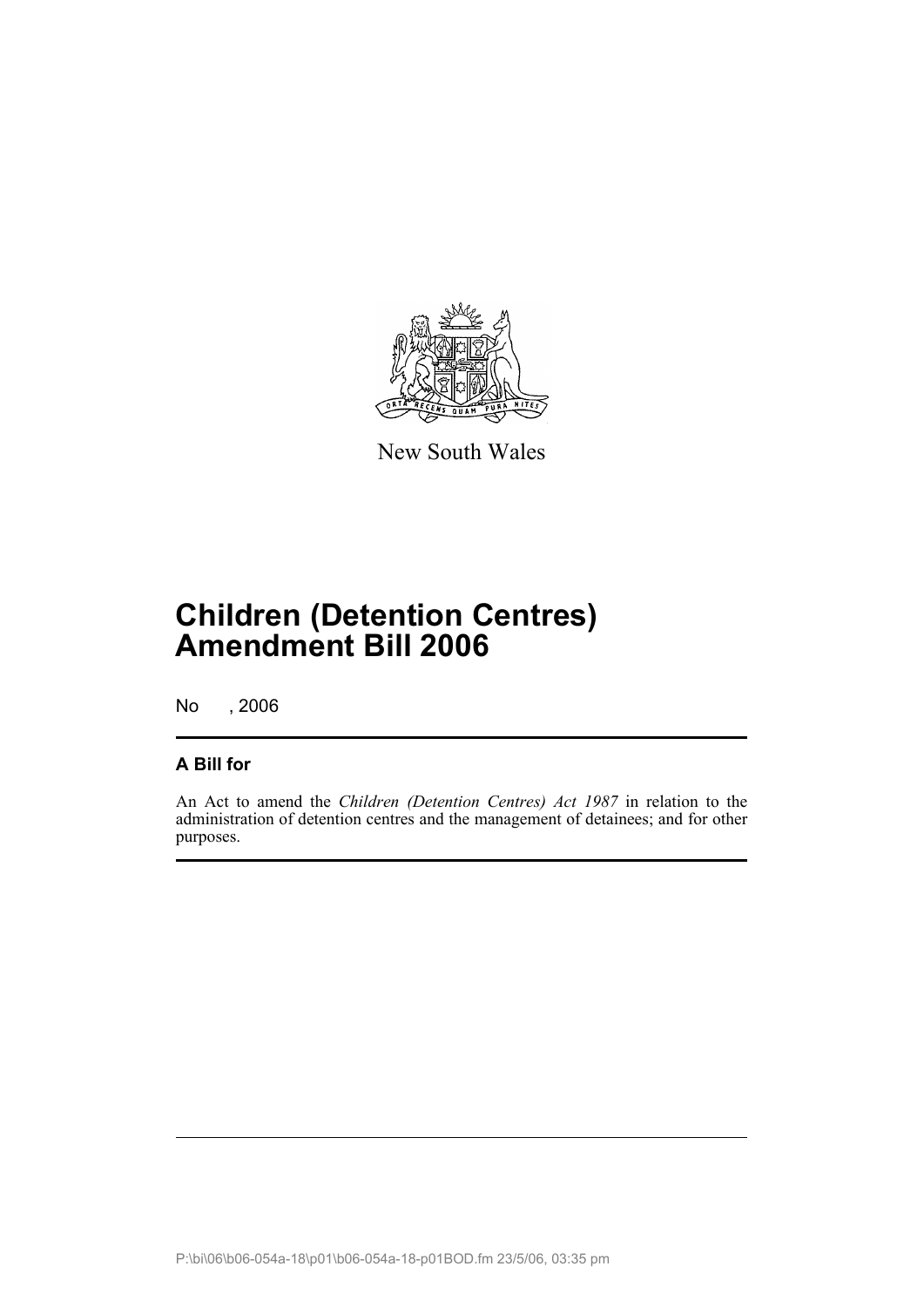<span id="page-9-4"></span><span id="page-9-3"></span><span id="page-9-2"></span><span id="page-9-1"></span><span id="page-9-0"></span>

|              |     | The Legislature of New South Wales enacts:                                                                                                        | 1                   |
|--------------|-----|---------------------------------------------------------------------------------------------------------------------------------------------------|---------------------|
| 1            |     | <b>Name of Act</b>                                                                                                                                | 2                   |
|              |     | This Act is the Children (Detention Centres) Amendment Act 2006.                                                                                  | 3                   |
| $\mathbf{2}$ |     | <b>Commencement</b>                                                                                                                               | $\overline{4}$      |
|              |     | This Act commences on a day or days to be appointed by proclamation.                                                                              | 5                   |
| 3            |     | Amendment of Children (Detention Centres) Act 1987 No 57                                                                                          | 6                   |
|              |     | The Children (Detention Centres) Act 1987 is amended as set out in<br>Schedule 1.                                                                 | $\overline{7}$<br>8 |
| 4            |     | <b>Amendment of other Acts</b>                                                                                                                    | 9                   |
|              |     | Each Act specified in Schedule 2 is amended as set out in that Schedule.                                                                          | 10                  |
| 5            |     | <b>Repeal of Act</b>                                                                                                                              | 11                  |
|              | (1) | This Act is repealed on the day following the day on which all of the<br>provisions of this Act have commenced.                                   | 12<br>13            |
|              | (2) | The repeal of this Act does not, because of the operation of section 30<br>of the Interpretation Act 1987, affect any amendment made by this Act. | 14<br>15            |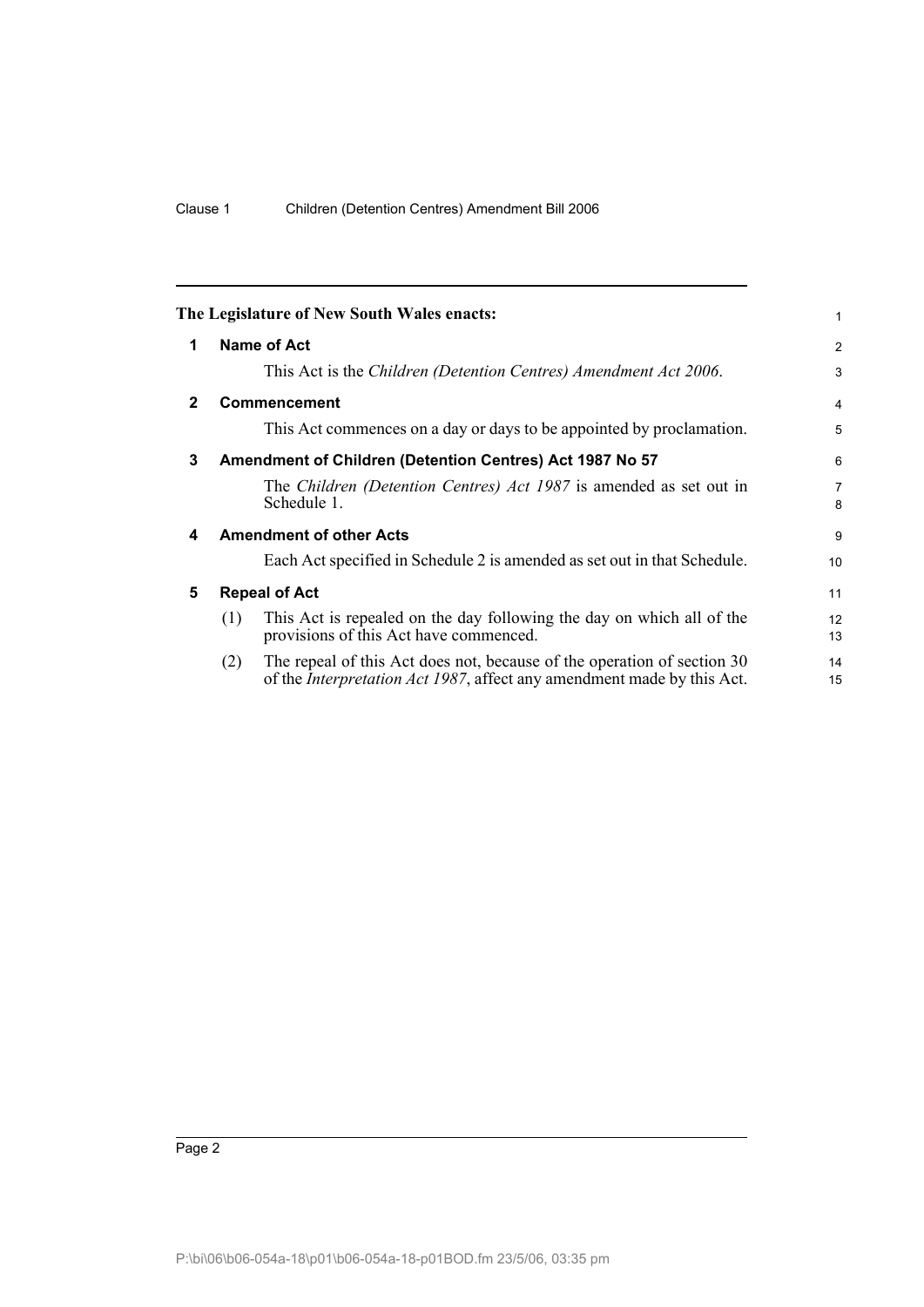Amendment of Children (Detention Centres) Act 1987 Schedule 1

1  $\overline{2}$ 

# <span id="page-10-0"></span>**Schedule 1 Amendment of Children (Detention Centres) Act 1987**

(Section 3) **[1] Section 3 Definitions** Insert in alphabetical order in section 3 (1): *Chief Executive Officer, Justice Health* means the person for the time being holding office or acting as the chief executive officer of Justice Health under the *Health Services Act 1997*. *correctional officer* has the same meaning as it has in the *Crimes (Administration of Sentences) Act 1999*. *Justice Health* means the statutory health corporation of that name specified in Schedule 2 to the *Health Services Act 1997*. *juvenile justice officer* means a member of staff of the Department, and includes a correctional officer exercising functions pursuant to section 26 (1). *medical officer*, in relation to a detention centre, means a medical officer appointed for the detention centre as referred to in section 37G. **[2] Section 3 (1), definition of "officer"** Omit the definition. **[3] Section 6 Director-General to have control and management of detention centres** Insert ", subject to section 26" after "detention centres". **[4] Sections 7 (1), 8A (2), 19 (1) (e), 21 (2) (c), 23A (2), 25 (4), 38 (3), 40 (2) and 42 (3)** Omit "an officer" wherever occurring. Insert instead "a juvenile justice officer". **[5] Section 7 Inspection of detention centres by officer appointed by Director-General** Omit "the officer" wherever occurring in section 7 (2) and (3). Insert instead "the juvenile justice officer". 3 4 5 6 7 8 9 10 11 12 13 14 15 16 17 18 19 20 21  $22$ 23 24 25 26 27 28 29 30 31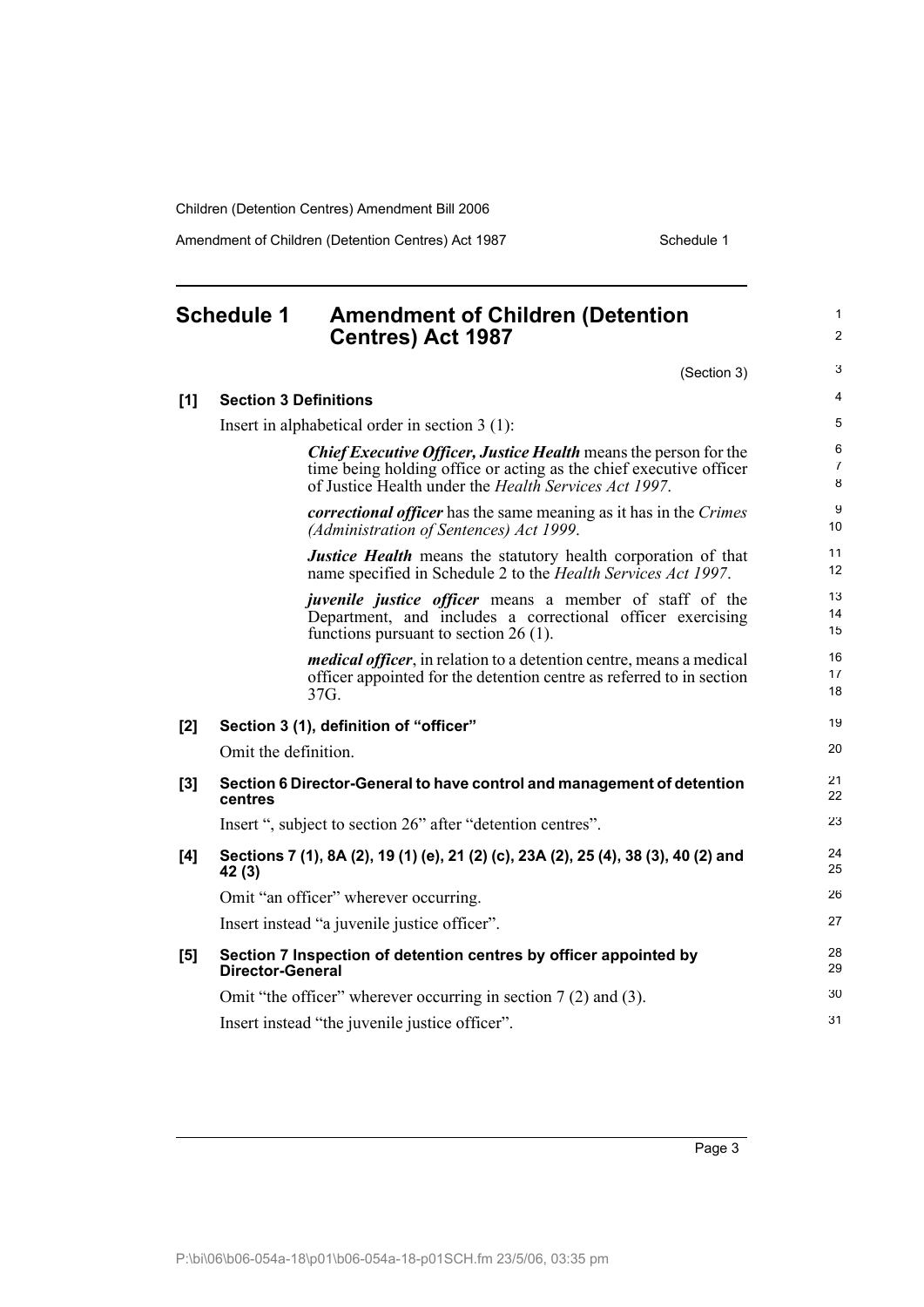| [6]    | <b>Section 14 Functions of the Director-General</b> |                   |                                                                                                                                                                                                                                                                                                      |                                    |  |  |  |
|--------|-----------------------------------------------------|-------------------|------------------------------------------------------------------------------------------------------------------------------------------------------------------------------------------------------------------------------------------------------------------------------------------------------|------------------------------------|--|--|--|
|        |                                                     |                   | Insert at the end of the section:                                                                                                                                                                                                                                                                    | $\mathbf{2}$                       |  |  |  |
|        |                                                     | (2)               | In exercising any function under this section in relation to a<br>detainee who is a forensic patient within the meaning of the<br>Mental Health Act 1990, the Director-General must consult with,<br>and have regard to the recommendations of, the Director-General<br>of the Department of Health. | 3<br>4<br>5<br>6<br>$\overline{7}$ |  |  |  |
| [7]    |                                                     |                   | Section 19 Segregation of detainees for protection                                                                                                                                                                                                                                                   | 8                                  |  |  |  |
|        |                                                     |                   | Omit section 19 (1) (b). Insert instead:                                                                                                                                                                                                                                                             | 9                                  |  |  |  |
|        |                                                     |                   | the duration of the segregation is to be as short as<br>(b)<br>practicable and, in any case, must not exceed 3 hours<br>except with the approval of the Director-General,                                                                                                                            | 10<br>11<br>12                     |  |  |  |
| [8]    |                                                     |                   | <b>Section 21 Punishments for misbehaviour</b>                                                                                                                                                                                                                                                       | 13                                 |  |  |  |
|        |                                                     |                   | Omit "3 hours" and "12 hours" from section $21(1)(d)$ .                                                                                                                                                                                                                                              | 14                                 |  |  |  |
|        |                                                     |                   | Insert instead "12 hours" and "24 hours", respectively.                                                                                                                                                                                                                                              | 15                                 |  |  |  |
| [9]    |                                                     |                   | Section 25 Removal to hospital of detainees                                                                                                                                                                                                                                                          | 16                                 |  |  |  |
|        |                                                     |                   | Omit "any officer" from section 25 (3).                                                                                                                                                                                                                                                              | 17                                 |  |  |  |
|        |                                                     |                   | Insert instead "a juvenile justice officer".                                                                                                                                                                                                                                                         | 18                                 |  |  |  |
| $[10]$ |                                                     | <b>Section 26</b> |                                                                                                                                                                                                                                                                                                      | 19                                 |  |  |  |
|        |                                                     |                   | Insert after section 25:                                                                                                                                                                                                                                                                             | 20                                 |  |  |  |
|        | 26                                                  |                   | Use of Corrective Services staff in dealing with riots and<br>disturbances                                                                                                                                                                                                                           | 21<br>22                           |  |  |  |
|        |                                                     | (1)               | The Director-General may enter into a memorandum of<br>understanding with the Commissioner of Corrective Services<br>with respect to the handling of riots and disturbances at detention<br>centres.                                                                                                 | 23<br>24<br>25<br>26               |  |  |  |
|        |                                                     | (2)               | In accordance with any such memorandum of understanding, the<br>Director-General may request the Commissioner of Corrective<br>Services for assistance in dealing with a riot or disturbance that<br>has arisen, or that appears to be imminent, at a detention centre.                              | 27<br>28<br>29<br>30               |  |  |  |
|        |                                                     | (3)               | For the purpose of dealing with a riot or disturbance at a detention<br>centre pursuant to such a request:<br>the Commissioner of Corrective Services:<br>(a)<br>has the control and management of the detention<br>(i)<br>centre, and                                                               | 31<br>32<br>33<br>34<br>35         |  |  |  |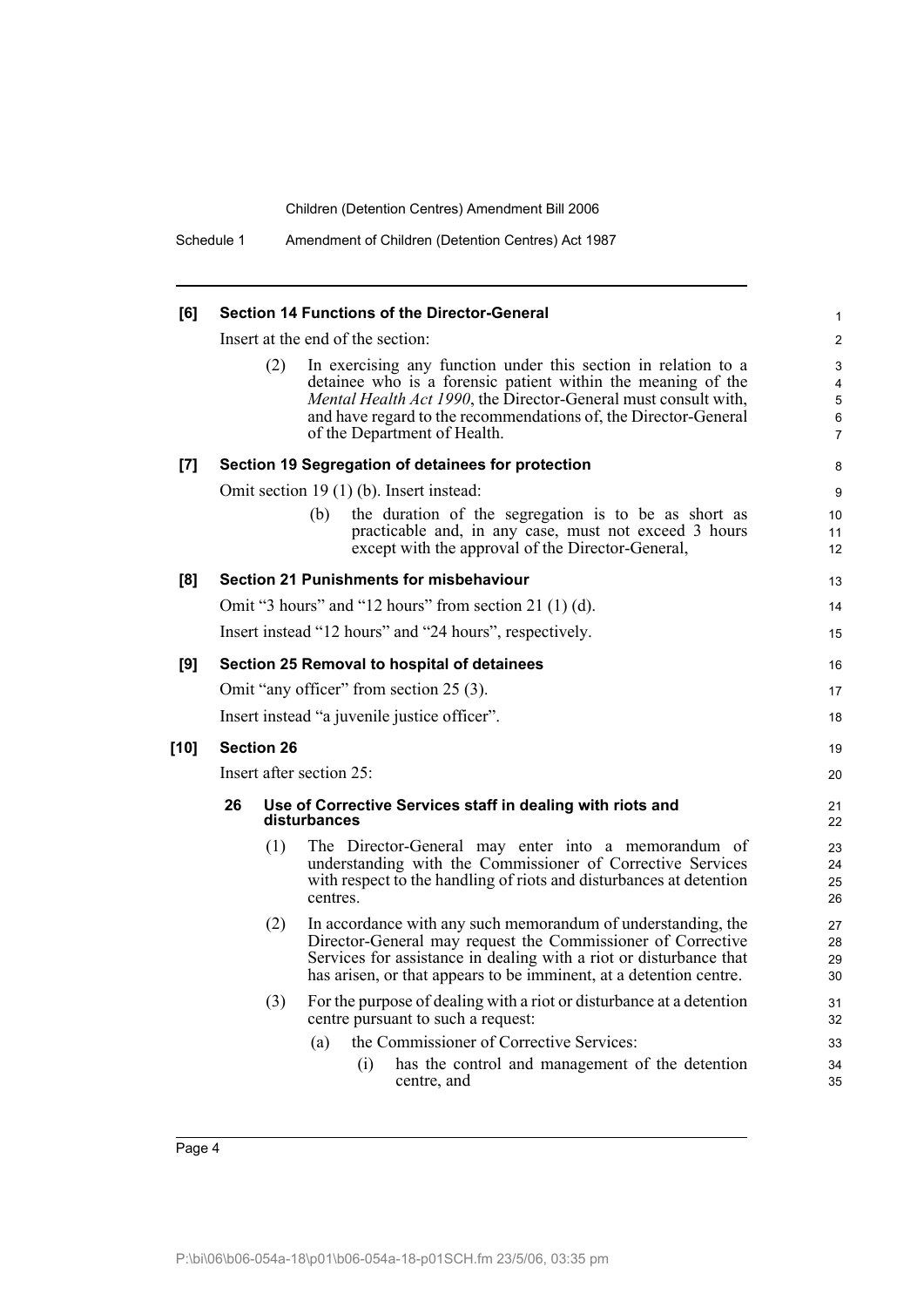Amendment of Children (Detention Centres) Act 1987 Schedule 1

- (ii) has and may exercise the functions of the Director-General in relation to the detention centre, and
- (iii) has the same functions and immunities in relation to the control of detainees at the detention centre as he or she has in relation to the control of inmates in a correctional centre, and
- (b) any correctional officer authorised by the Commissioner of Corrective Services for the purposes of this section:
	- (i) has and may exercise the functions of a juvenile justice officer in relation to the detention centre, and
	- (ii) has the same functions and immunities in relation to the control of detainees at the detention centre as he or she has in relation to the control of inmates in a correctional centre.
- (4) In particular, dogs may be used to assist in the maintenance of good order and security in a detention centre in the same way as dogs may be used to assist in the maintenance of good order and security in a correctional centre.
- (5) As soon as practicable after good order and security have been restored at the detention centre, the Commissioner of Corrective Services must return control and management of the detention centre to the Director-General.
- (6) While the Commissioner of Corrective Services has the control and management of a detention centre, the Director-General may not exercise any function in relation to the detention centre except to the extent to which the function is delegated to the Director-General by the Commissioner.
- (7) A request under subsection (2) may relate to part only of a detention centre, in which case any reference in this section to a detention centre extends only to that part of the detention centre.
- (8) The regulations may establish transitional arrangements with respect to any transfer under this section, from the Director-General to the Commissioner of Corrective Services or from the Commissioner of Corrective Services to the Director-General, of the control and management of a detention centre.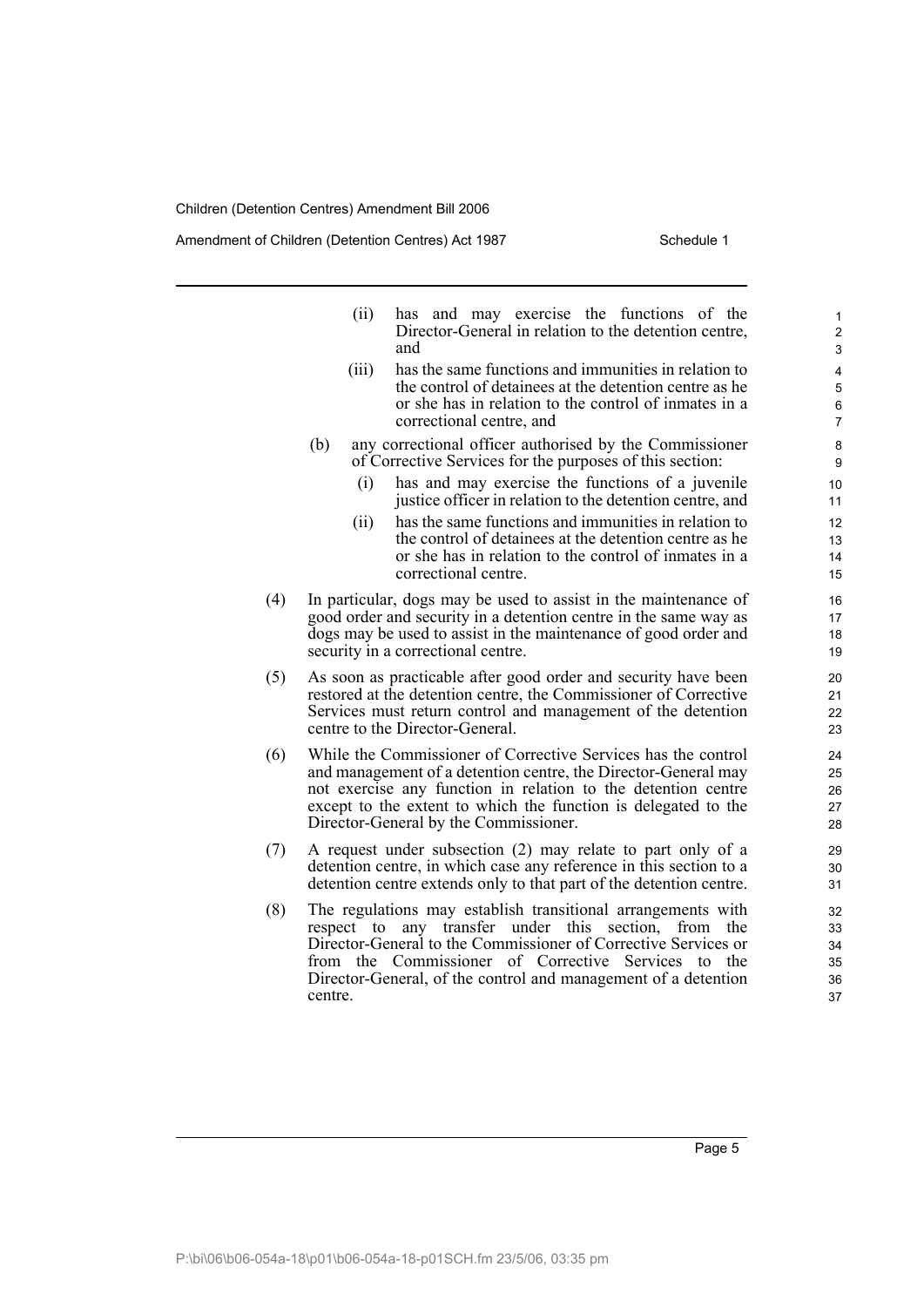Schedule 1 Amendment of Children (Detention Centres) Act 1987

| $[11]$ |                                | <b>Section 27</b> |                                                                                                                                                                                                                                                                                                                                                                                                                                             | 1                                    |  |
|--------|--------------------------------|-------------------|---------------------------------------------------------------------------------------------------------------------------------------------------------------------------------------------------------------------------------------------------------------------------------------------------------------------------------------------------------------------------------------------------------------------------------------------|--------------------------------------|--|
|        |                                |                   | Insert before section 28:                                                                                                                                                                                                                                                                                                                                                                                                                   | 2                                    |  |
|        | 27                             |                   | <b>Medical attention</b>                                                                                                                                                                                                                                                                                                                                                                                                                    | 3                                    |  |
|        |                                | (1)               | A detainee must be supplied with such medical attendance,<br>treatment and medicine as in the opinion of a medical officer is<br>necessary for the preservation of the health of the detainee, of<br>other detainees and of any other person.                                                                                                                                                                                               | 4<br>5<br>6<br>$\overline{7}$        |  |
|        |                                | (2)               | A medical practitioner (whether a medical officer or not) may<br>carry out medical treatment on a detainee without the detainee's<br>consent if the Chief Executive Officer, Justice Health is of the<br>opinion, having taken into account the cultural background and<br>religious views of the detainee, that it is necessary to do so in<br>order to save the detainee's life or to prevent serious damage to<br>the detainee's health. | 8<br>9<br>10<br>11<br>12<br>13<br>14 |  |
|        |                                | (3)               | Medical treatment carried out on a detainee under this section is,<br>for all purposes, taken to have been carried out with the<br>detainee's consent.                                                                                                                                                                                                                                                                                      | 15<br>16<br>17                       |  |
|        |                                | (4)               | Nothing in this section relieves a medical practitioner from<br>liability in respect of the carrying out of medical treatment on a<br>detainee, being a liability to which the medical practitioner would<br>have been subject had the treatment been carried out with the<br>detainee's consent.                                                                                                                                           | 18<br>19<br>20<br>21<br>22           |  |
|        |                                | (5)               | If the Chief Executive Officer, Justice Health is not a medical<br>practitioner, the reference to the Chief Executive Officer, Justice<br>Health in subsection $(2)$ is taken to be a reference to a person,<br>designated by the Chief Executive Officer for the purposes of that<br>subsection, who is a medical practitioner.                                                                                                            | 23<br>24<br>25<br>26<br>27           |  |
| $[12]$ |                                |                   | Section 28 Transfer of older detainees from detention centres to<br>correctional centres                                                                                                                                                                                                                                                                                                                                                    | 28<br>29                             |  |
|        |                                |                   | Omit "juvenile" wherever occurring in section 28 (1) and (3).                                                                                                                                                                                                                                                                                                                                                                               | 30                                   |  |
| $[13]$ |                                | Section 28 (1A)   |                                                                                                                                                                                                                                                                                                                                                                                                                                             | 31                                   |  |
|        | Insert after section $28(1)$ : |                   |                                                                                                                                                                                                                                                                                                                                                                                                                                             |                                      |  |
|        |                                | (1A)              | An order may be made under subsection (1) not only in relation<br>to a detainee who is currently detained in a detention centre but<br>also in relation to:                                                                                                                                                                                                                                                                                 | 33<br>34<br>35                       |  |
|        |                                |                   | a detainee who is absent from a detention centre, whether<br>(a)<br>pursuant to leave of absence or otherwise, or                                                                                                                                                                                                                                                                                                                           | 36<br>37                             |  |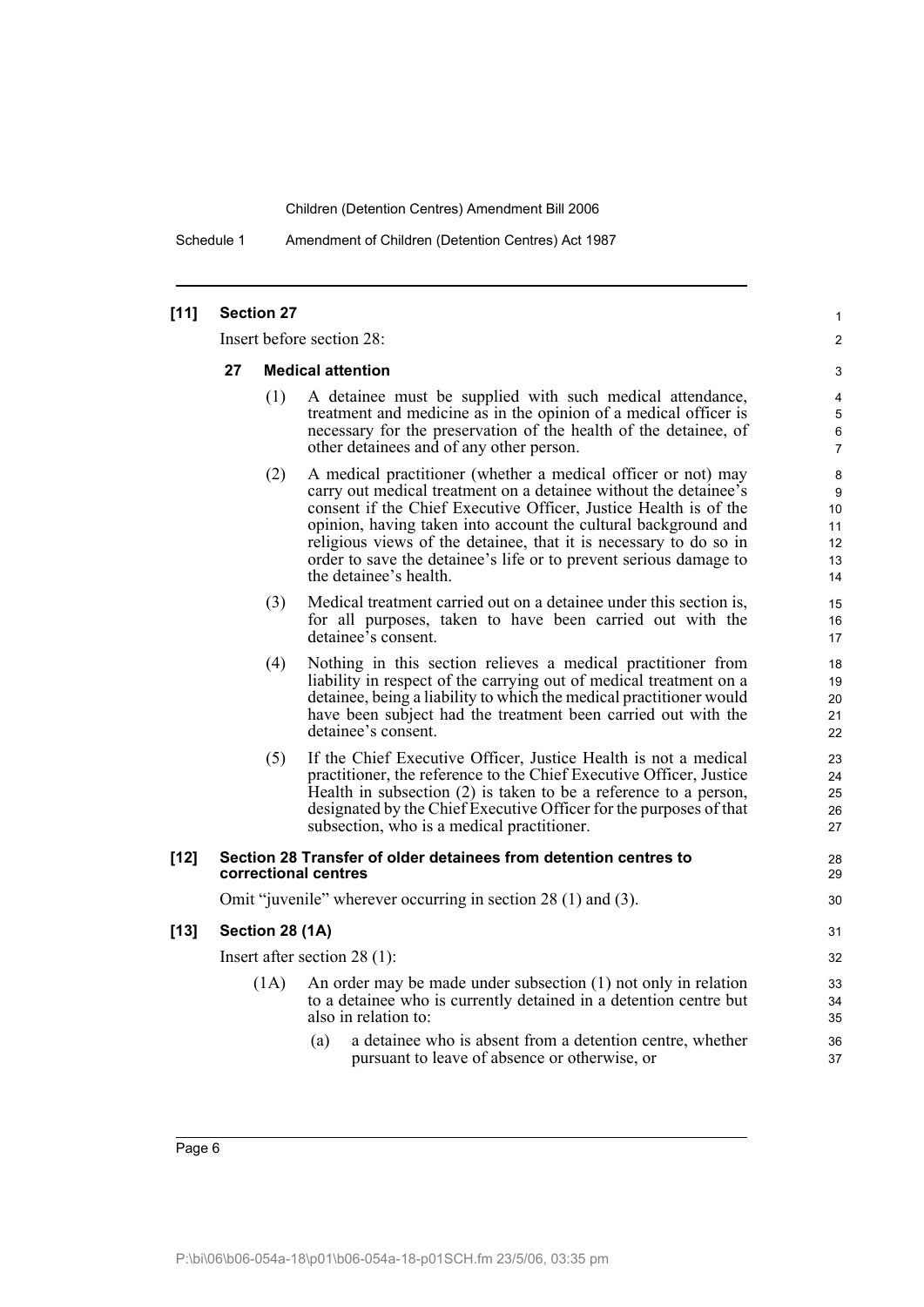Amendment of Children (Detention Centres) Act 1987 Schedule 1

|        |                              | (b)                | a detainee who is being returned to a detention centre<br>following revocation of his or her parole under Part 7 of<br>the Crimes (Administration of Sentences) Act 1999 (as<br>applied by section 29 of this Act), whether pursuant to a<br>warrant in force under section 181 of that Act or otherwise. | 1<br>$\overline{c}$<br>$\mathfrak{S}$<br>4<br>5 |
|--------|------------------------------|--------------------|-----------------------------------------------------------------------------------------------------------------------------------------------------------------------------------------------------------------------------------------------------------------------------------------------------------|-------------------------------------------------|
| $[14]$ | <b>Section 28 (2)</b>        |                    |                                                                                                                                                                                                                                                                                                           | 6                                               |
|        | unless".                     |                    | Omit "An order may not be made under subsection (1) in respect of a detainee                                                                                                                                                                                                                              | 7<br>8                                          |
|        |                              |                    | Insert instead "In the case of a detainee who is under the age of 18 years, an<br>order may not be made under subsection (1) unless".                                                                                                                                                                     | 9<br>10                                         |
| $[15]$ | Section 28 (2A) and (2B)     |                    |                                                                                                                                                                                                                                                                                                           | 11                                              |
|        | Insert after section 28 (2): |                    |                                                                                                                                                                                                                                                                                                           | 12                                              |
|        | (2A)                         |                    | In the case of a detainee who is of or above the age of 18 years,<br>but under the age of 21 years, an order may not be made under<br>subsection (1) unless:                                                                                                                                              | 13<br>14<br>15                                  |
|        |                              | (a)                | the Children's Court makes an order authorising the<br>making of such an order, or                                                                                                                                                                                                                        | 16<br>17                                        |
|        |                              | (b)                | the detainee applies to the Director-General in writing for<br>the detainee's transfer to a correctional centre, or                                                                                                                                                                                       | 18<br>19                                        |
|        |                              | (c)                | one or more of the circumstances referred to in subsection<br>(2) applies in relation to the detainee.                                                                                                                                                                                                    | 20<br>21                                        |
|        | (2B)                         |                    | An order under subsection (1) with respect to a detainee who is<br>under the age of 18 years may only be made for the purpose of<br>transferring the detainee to a juvenile correctional centre.                                                                                                          | 22<br>23<br>24                                  |
| $[16]$ | <b>Section 32A</b>           |                    |                                                                                                                                                                                                                                                                                                           | 25                                              |
|        | Insert after section 32:     |                    |                                                                                                                                                                                                                                                                                                           | 26                                              |
|        | 32A                          | <b>Regulations</b> |                                                                                                                                                                                                                                                                                                           | 27                                              |
|        |                              |                    | The regulations may make provision for or with respect to the<br>following matters:                                                                                                                                                                                                                       | 28<br>29                                        |
|        |                              | (a)                | the management, control, administration, supervision and<br>inspection of detention centres,                                                                                                                                                                                                              | 30<br>31                                        |
|        |                              | (b)                | the procedure to be followed when admitting a detainee<br>into a detention centre, including the procedure for<br>accepting or refusing custody of property in a detainee's<br>possession when the detainee is admitted,                                                                                  | 32<br>33<br>34<br>35                            |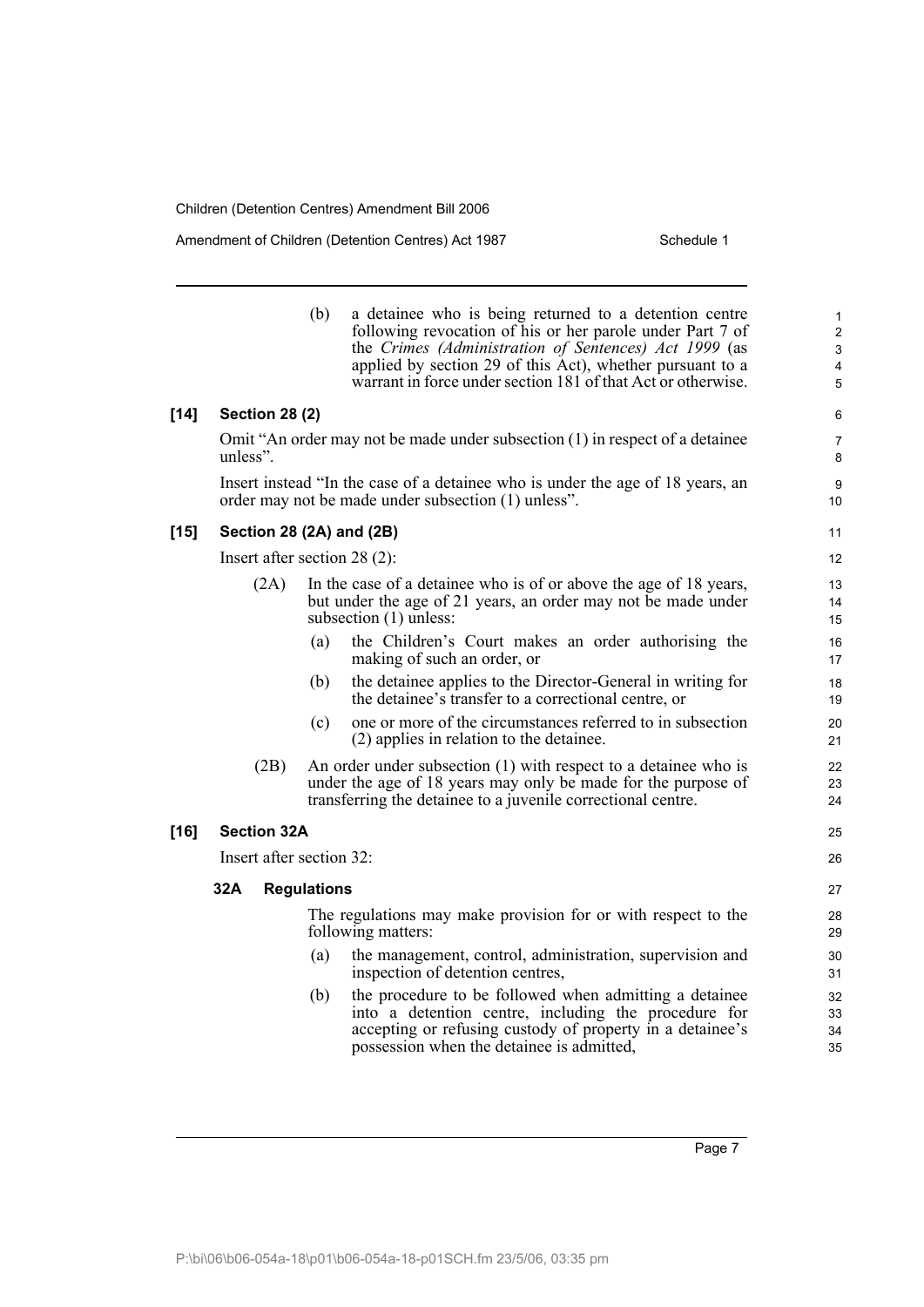Schedule 1 Amendment of Children (Detention Centres) Act 1987

| 1<br>2<br>3                   | the classification of detainees into different categories and<br>the separation of detainees by reference to the categories<br>into which they have been classified,                                                       | (c) |
|-------------------------------|----------------------------------------------------------------------------------------------------------------------------------------------------------------------------------------------------------------------------|-----|
| 4<br>5<br>6<br>$\overline{7}$ | the procedure to be followed when releasing a detainee<br>from a detention centre, including the procedure for<br>returning property accepted from a detainee when the<br>detainee was admitted into the detention centre, | (d) |
| 8<br>9                        | the physical, psychological and spiritual welfare of<br>detainees while in custody and following their release,                                                                                                            | (e) |
| 10<br>11                      | the expenditure of money (or money's worth) by<br>detainees,                                                                                                                                                               | (f) |
| 12<br>13<br>14                | the circumstances in which a detainee may lawfully<br>acquire or retain possession of property within a detention<br>centre,                                                                                               | (g) |
| 15<br>16<br>17<br>18          | the forfeiture and disposal of a detainee's abandoned or<br>unclaimed property (including money), or of unhygienic<br>or otherwise dangerous property (including money)<br>received from, or sent to, a detainee,          | (h) |
| 19<br>20<br>21                | the seizure, forfeiture and disposal of property brought into<br>a detention centre in contravention of this Act, the<br>regulations or any other law,                                                                     | (i) |
| 22                            | visits to detainees, including:                                                                                                                                                                                            | (j) |
| 23                            | the days and times that visits may be allowed, and<br>(i)                                                                                                                                                                  |     |
| 24<br>25                      | (ii)<br>the maximum number of persons who may visit a<br>detainee at the same time, and                                                                                                                                    |     |
| 26<br>27                      | the classes of persons who may be prohibited from<br>(iii)<br>visiting detainees, and                                                                                                                                      |     |
| 28<br>29<br>30                | the conditions that must be observed by persons<br>(iv)<br>intending to visit a detainee before such a visit will<br>be allowed, and                                                                                       |     |
| 31<br>32                      | the procedures to be observed by visitors and<br>(v)<br>detainees during visits,                                                                                                                                           |     |
| 33                            | the making and receiving of telephone calls by detainees,                                                                                                                                                                  | (k) |
| 34<br>35<br>36                | the sending and receiving of letters and parcels by<br>detainees, including the circumstances in which letters and<br>parcels may be opened for inspection or confiscated,                                                 | (1) |
| 37<br>38<br>39                | the procedures to be followed by a detainee when applying<br>for leave of absence, and the circumstances under which<br>such leave may be granted,                                                                         | (m) |
|                               |                                                                                                                                                                                                                            |     |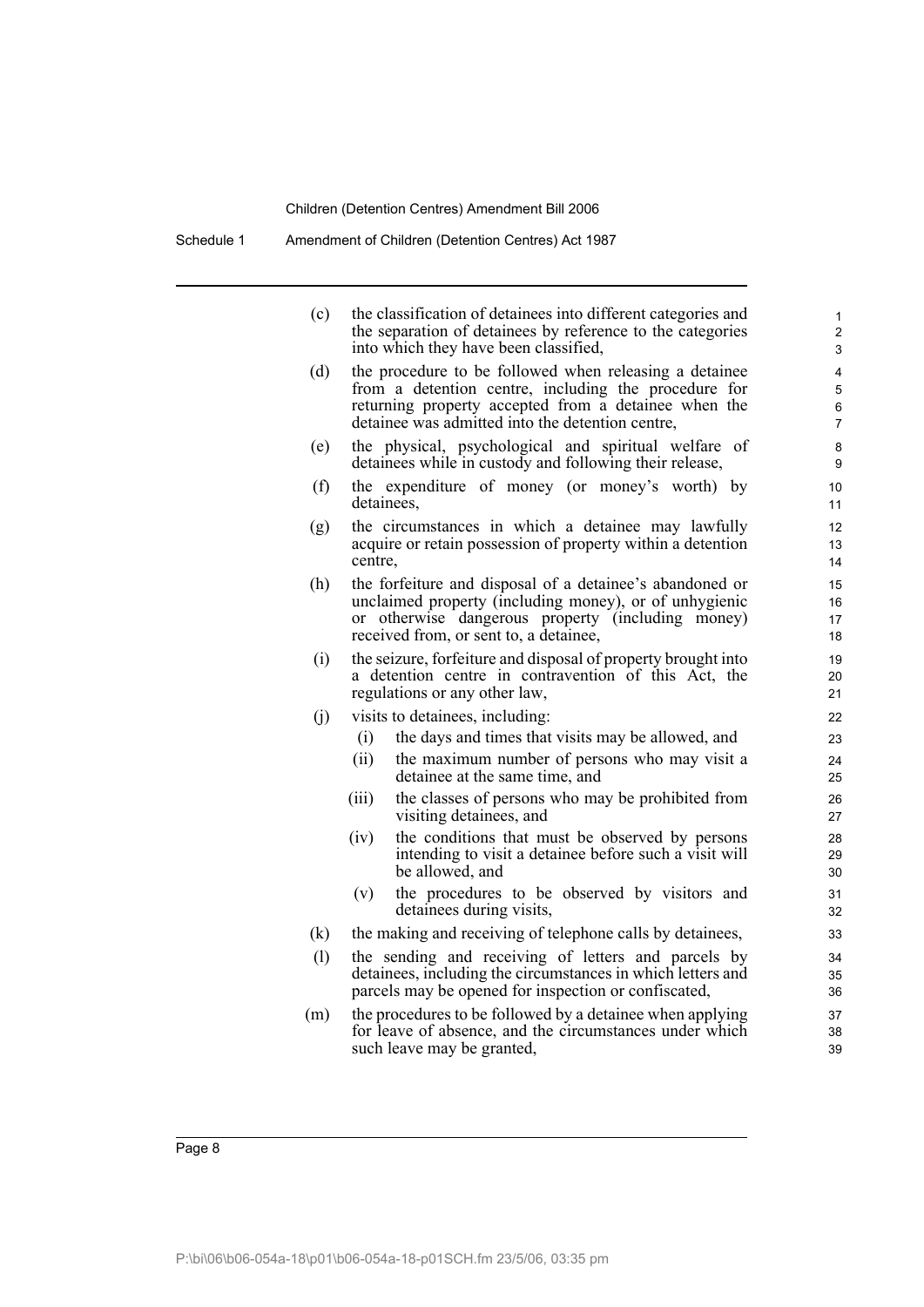Amendment of Children (Detention Centres) Act 1987 Schedule 1

|        | (n)                                  | the procedures to be followed by a detainee, and the<br>facilities to be provided to a detainee, for the purpose of<br>enabling the detainee to make a complaint to the centre<br>manager of the detention centre or to any other person or<br>body,  | 1<br>$\overline{c}$<br>$\mathbf{3}$<br>$\overline{\mathbf{4}}$<br>5 |
|--------|--------------------------------------|-------------------------------------------------------------------------------------------------------------------------------------------------------------------------------------------------------------------------------------------------------|---------------------------------------------------------------------|
|        | (0)                                  | the observance by detainees of religious rites and<br>obligations,                                                                                                                                                                                    | $\,6$<br>7                                                          |
|        | (p)                                  | the acquisition by detainees of education and vocational<br>training,                                                                                                                                                                                 | 8<br>9                                                              |
|        | (q)                                  | the provision to detainees of medical, surgical and dental<br>treatment,                                                                                                                                                                              | 10<br>11                                                            |
|        | (r)                                  | the circumstances in which a body search may be<br>conducted on a detainee, the procedures to be followed in<br>conducting a body search and the persons by whom, or in<br>whose presence, a body search is to be conducted,                          | 12<br>13<br>14<br>15                                                |
|        | (s)                                  | the circumstances in which a juvenile justice officer may<br>use force against a detainee, and the keeping of records of<br>the occasions on which force is so used,                                                                                  | 16<br>17<br>18                                                      |
|        | (t)                                  | the equipment that may be used to restrain a detainee, and<br>the circumstances in which, and the maximum periods for<br>which, a detainee may be restrained by means of such<br>equipment,                                                           | 19<br>20<br>21<br>22                                                |
|        | (u)                                  | the circumstances in which a detainee may be tested for<br>drugs or alcohol, the use of a non-invasive sample<br>provided by, or taken from, a detainee for the purposes of<br>a test for drugs or alcohol and the nature of the tests to be<br>used, | 23<br>24<br>25<br>26<br>27                                          |
|        | (v)                                  | analyses in connection with any such tests and the<br>admission of certificates relating to the results of any such<br>analyses as prima facie evidence in any proceedings for<br>misbehaviour being dealt with under this Act,                       | 28<br>29<br>30<br>31                                                |
|        | (w)                                  | the appointment of ministers of religion and other spiritual<br>advisors for detention centres,                                                                                                                                                       | 32<br>33                                                            |
|        | (x)                                  | the functions of juvenile justice officers and other staff<br>employed within a detention centre.                                                                                                                                                     | 34<br>35                                                            |
| $[17]$ | <b>Section 36 Permitting escapes</b> |                                                                                                                                                                                                                                                       | 36                                                                  |
|        |                                      | Omit "An officer". Insert instead "A juvenile justice officer".                                                                                                                                                                                       | 37                                                                  |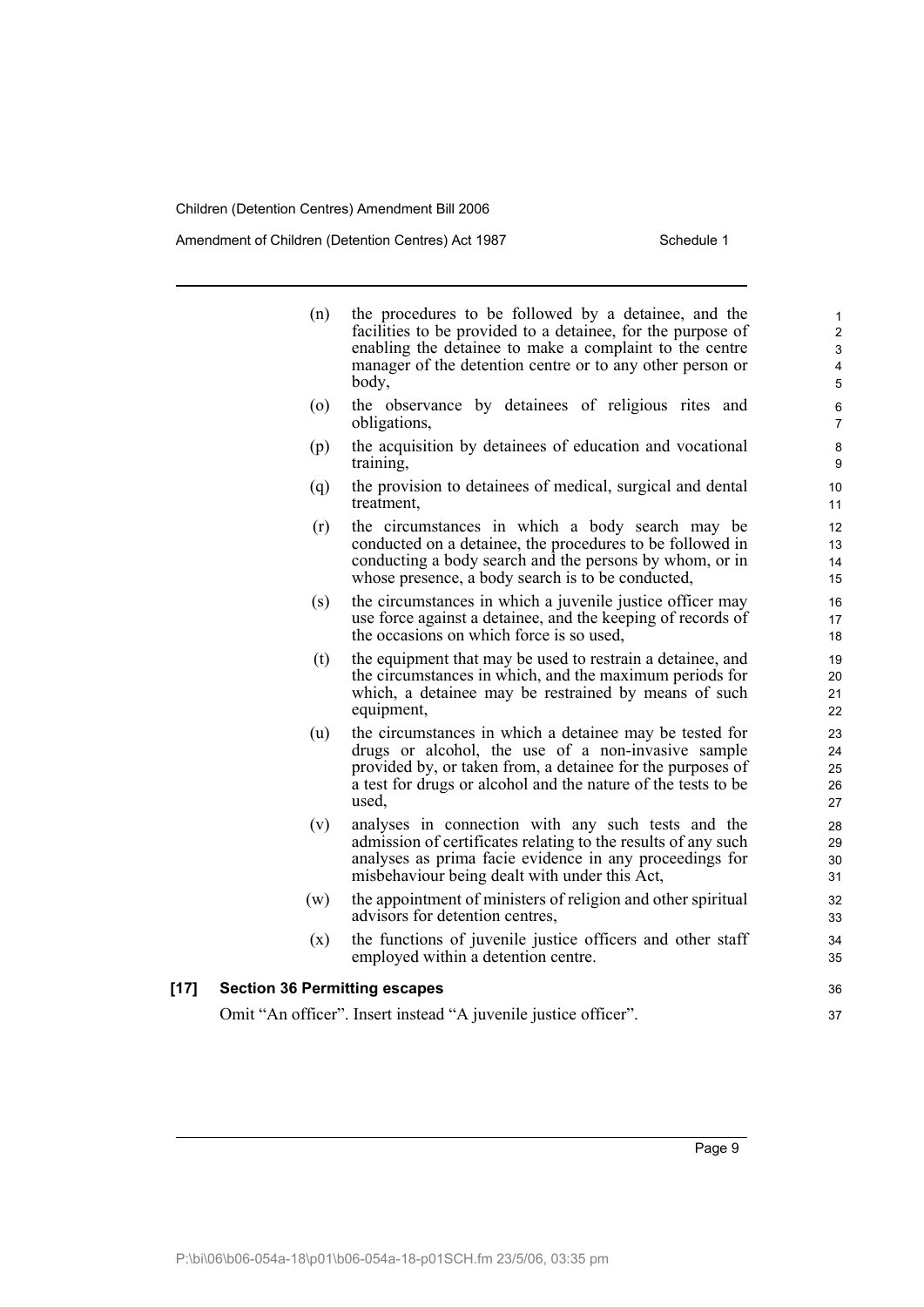Schedule 1 Amendment of Children (Detention Centres) Act 1987

| $[18]$ | Part 4A<br>Insert after Part 4: |                   |     |                                                                                                                                                                                                                                                                                                                                                                                                                                                                        |                                        |
|--------|---------------------------------|-------------------|-----|------------------------------------------------------------------------------------------------------------------------------------------------------------------------------------------------------------------------------------------------------------------------------------------------------------------------------------------------------------------------------------------------------------------------------------------------------------------------|----------------------------------------|
|        |                                 |                   |     | <b>Part 4A Administration</b>                                                                                                                                                                                                                                                                                                                                                                                                                                          | 3                                      |
|        |                                 | <b>Division 1</b> |     | Health                                                                                                                                                                                                                                                                                                                                                                                                                                                                 | 4                                      |
|        | 37E                             |                   |     | <b>Functions of Justice Health</b>                                                                                                                                                                                                                                                                                                                                                                                                                                     | 5                                      |
|        |                                 |                   |     | Justice Health, in addition to any other functions conferred on it<br>by or under this or any other Act or law, has the following<br>functions:                                                                                                                                                                                                                                                                                                                        | 6<br>$\overline{7}$<br>8               |
|        |                                 |                   | (a) | to provide health services to detainees,                                                                                                                                                                                                                                                                                                                                                                                                                               | 9                                      |
|        |                                 |                   | (b) | to prevent the spread of infectious diseases in, or in<br>relation to, detention centres,                                                                                                                                                                                                                                                                                                                                                                              | 10<br>11                               |
|        |                                 |                   | (c) | to keep medical records of detainees,                                                                                                                                                                                                                                                                                                                                                                                                                                  | 12                                     |
|        |                                 |                   | (d) | to provide advice to the Director-General on the diet,<br>exercise, clothing, capacity to work and general hygiene of<br>detainees.                                                                                                                                                                                                                                                                                                                                    | 13<br>14<br>15                         |
|        | 37F                             |                   |     | CEO, Justice Health, to have access to detention centres,<br>detainees and medical records                                                                                                                                                                                                                                                                                                                                                                             | 16<br>17                               |
|        |                                 |                   |     | For the purpose of ensuring that the provisions of this Act and the<br>regulations (in so far as they relate to the functions of Justice<br>Health) are being complied with at a detention centre, the Chief<br>Executive Officer, Justice Health, is to have free and unfettered<br>access at all times to all parts of the detention centre, to all<br>medical records held at the detention centre and to all detainees<br>held in custody in the detention centre. | 18<br>19<br>20<br>21<br>22<br>23<br>24 |
|        | 37G                             |                   |     | <b>Appointment of medical officers</b>                                                                                                                                                                                                                                                                                                                                                                                                                                 | 25                                     |
|        |                                 | (1)               |     | The Chief Executive Officer, Justice Health, may appoint one or<br>more registered medical practitioners as medical officers for a<br>detention centre.                                                                                                                                                                                                                                                                                                                | 26<br>27<br>28                         |
|        |                                 | (2)               |     | A registered medical practitioner may be appointed as a medical<br>officer for one or more detention centres.                                                                                                                                                                                                                                                                                                                                                          | 29<br>30                               |
|        |                                 | (3)               |     | A medical officer is subject to the direction and control of the<br>Chief Executive Officer, Justice Health.                                                                                                                                                                                                                                                                                                                                                           | 31<br>32                               |
|        |                                 | (4)               |     | A medical officer for a detention centre is to attend the detention<br>centre as regularly and frequently as is necessary to comply with<br>the medical officer's statutory obligations.                                                                                                                                                                                                                                                                               | 33<br>34<br>35                         |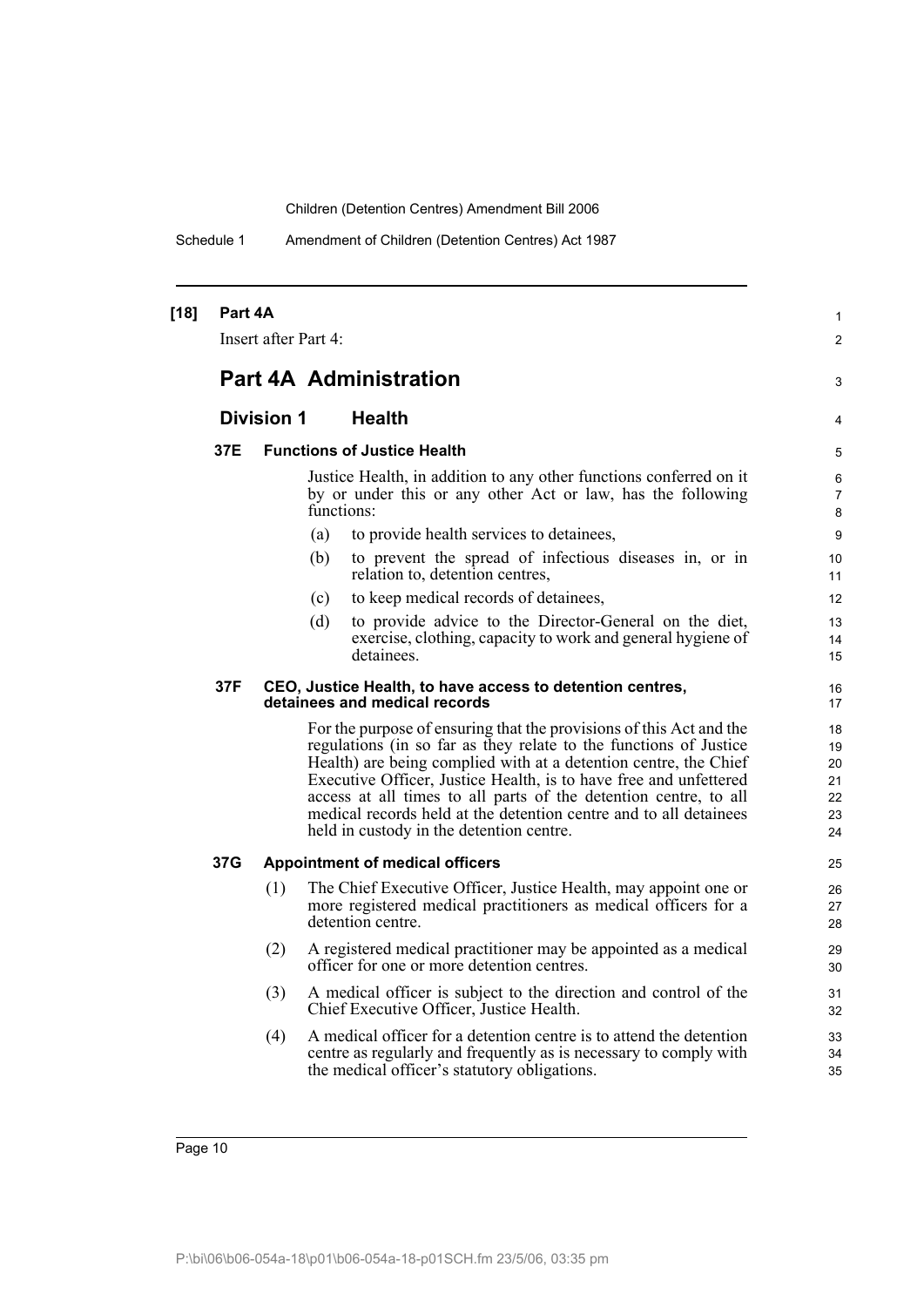### Amendment of Children (Detention Centres) Act 1987 Schedule 1

17 18

- (5) The Chief Executive Officer, Justice Health is to keep such statistical records, and furnish to the Director-General such returns, as the Director-General may direct in relation to health services provided to detainees.
- (6) A person who held office as a medical officer for a detention centre immediately before the commencement of this section is taken to hold office pursuant to an appointment under this section, and the appointment may be suspended or revoked accordingly.

#### **37H Delegation of functions of CEO, Justice Health**

- (1) The Chief Executive Officer, Justice Health, may delegate to any person any of the Chief Executive Officer's functions under this Act, other than this power of delegation.
- (2) Subsection (1) does not enable the Chief Executive Officer, Justice Health to delegate the right of free and unfettered access conferred on the Chief Executive Officer by section 37F.

## **Division 2 Testing of juvenile justice officers for alcohol and prohibited drugs**

## **37I Definitions**

In this Division:

*authorised person* means a person appointed in accordance with the regulations to be an authorised person for the purposes of this Division.

*breath analysing instrument* means any instrument approved by the Governor by order under the *Road Transport (Safety and Traffic Management) Act 1999* as such an instrument, that is, an instrument designed to ascertain, by analysis of a person's breath, the concentration of alcohol present in the person's blood.

*breath analysis* means a test carried out by a breath analysing instrument for the purpose of ascertaining, by analysis of a person's breath, the concentration of alcohol present in that person's blood.

*breath test* means a test:

- (a) that is designed to indicate the concentration of alcohol in a person's blood, or whether a particular concentration of alcohol is or may be present in a person's blood, and
- (b) that is carried out on the person's breath by means of a device (not being a breath analysing instrument) of a type approved by the Governor for the conduct of breath tests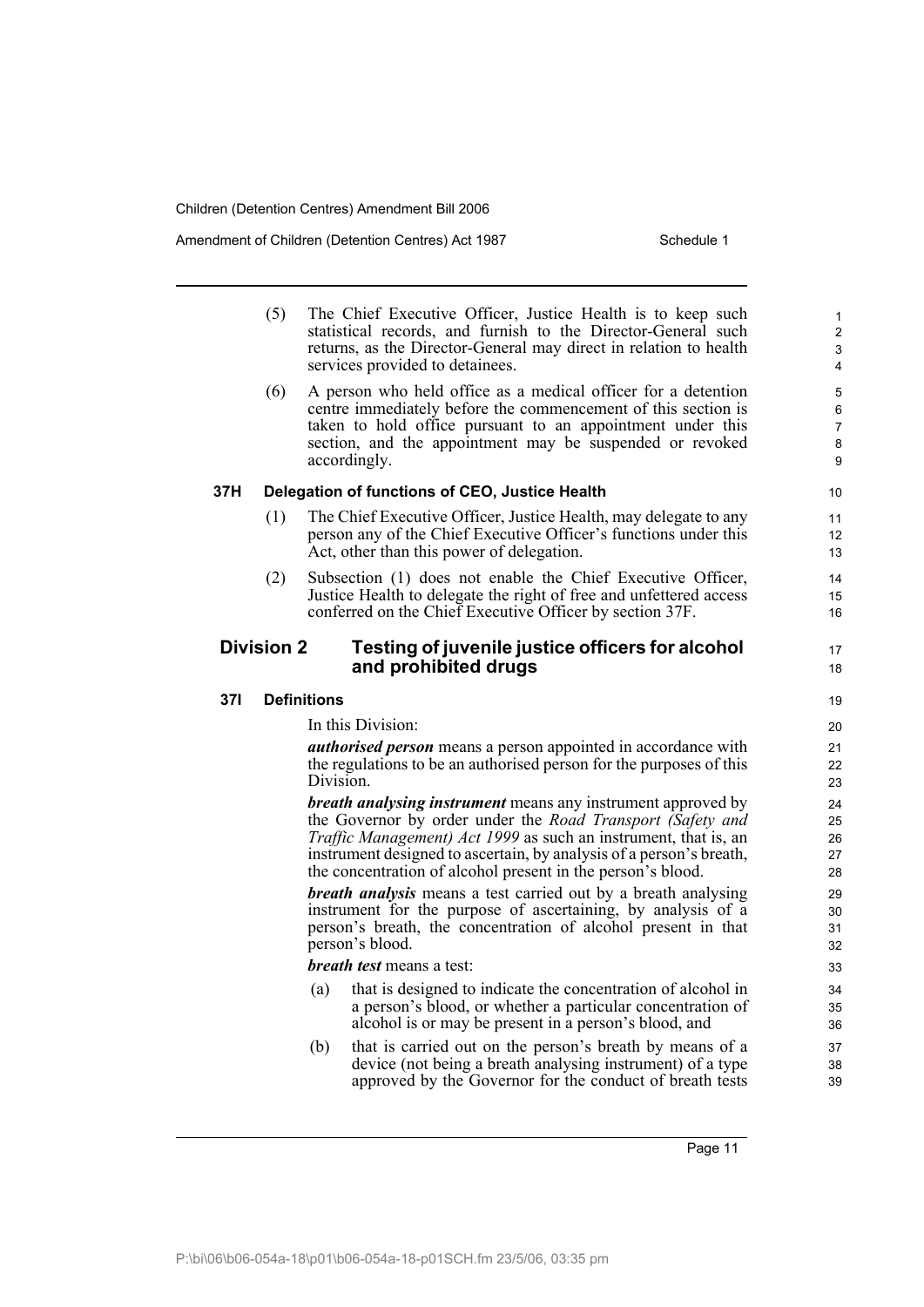Schedule 1 Amendment of Children (Detention Centres) Act 1987

under the *Road Transport (Safety and Traffic Management) Act 1999*.

*hospital* means a public or private hospital, and includes any premises, institution or establishment prescribed by the regulations as a hospital for the purposes of this Division.

*prohibited drug* has the same meaning as in the *Drug Misuse and Trafficking Act 1985*.

### **37J Testing of juvenile justice officers for alcohol and prohibited drugs**

- (1) An authorised person may require any juvenile justice officer who is on duty, or who is present at the juvenile justice officer's place of work and about to go on duty:
	- (a) to undergo a breath test, or submit to a breath analysis, for the purpose of testing for the presence or concentration of alcohol, or
	- (b) to provide, or enable to be taken, a non-invasive sample from the juvenile justice officer for the purpose of testing for the presence of prohibited drugs,

in accordance with the directions of the authorised person and the regulations.

- (2) The selection of a juvenile justice officer for testing under subsection (1) may be conducted on a random or targeted basis.
- (3) Without limiting the generality of subsection (1), if an incident occurs in which a person dies or is injured while in the custody of a juvenile justice officer, an authorised person may require any juvenile justice officer involved in the incident:
	- (a) to undergo a breath test, or submit to a breath analysis, for the purpose of testing for the presence or concentration of alcohol, or
	- (b) to provide, or enable to be taken, a non-invasive sample from the juvenile justice officer for the purpose of testing for the presence of prohibited drugs,

in accordance with the directions of the authorised person and the regulations.

- (4) An authorised person may require the juvenile justice officer to remain on the premises where the test is to be conducted until the test is completed.
- (5) A requirement pursuant to subsection (3) to undergo a test or to provide a sample is to be made by the authorised person as soon as practicable after the incident occurs.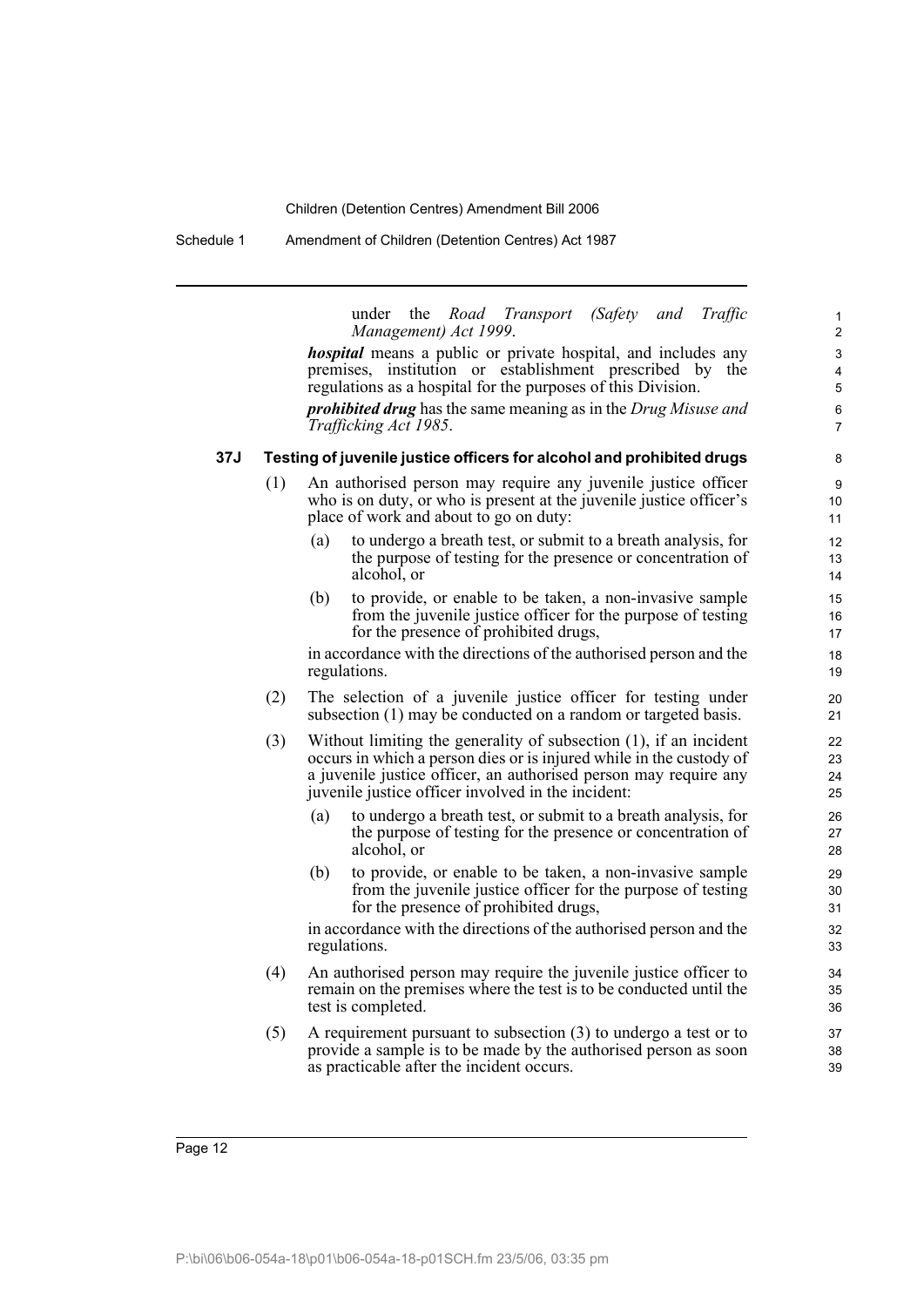Amendment of Children (Detention Centres) Act 1987 Schedule 1

## **37K Testing where juvenile justice officer attends hospital**

- (1) If a juvenile justice officer attends or is admitted to a hospital for examination or treatment because of an incident referred to in section 37J (3), an authorised person may require the juvenile justice officer to provide, or enable to be taken, a sample of blood or a non-invasive sample from the juvenile justice officer in accordance with the directions of a medical practitioner who attends the juvenile justice officer at the hospital.
- (2) Any such medical practitioner must take the sample if informed by an authorised person that the sample is required to be taken by the practitioner, but not a sample of blood if such a sample is taken under Division 4 of Part 2 of the *Road Transport (Safety and Traffic Management) Act 1999* instead.
- (3) If there is no medical practitioner present to attend the juvenile justice officer at the hospital, the sample is to be taken by a registered nurse who is attending the juvenile justice officer and who is accredited by a hospital to perform the sampling procedures.
- (4) Sections 21 and 22 of the *Road Transport (Safety and Traffic Management) Act 1999* apply to any taking, or provision, of a sample of blood or a non-invasive sample under subsection (1) as if the sample were a sample of blood taken under Division 4 of Part 2 of that Act.
- (5) Any sample taken under subsection (1) is to be dealt with, and a report on the analysis of the sample is to be provided, in accordance with the regulations.
- (6) Nothing in this section or the regulations derogates from the operation of Division 4 of Part 2 of the *Road Transport (Safety and Traffic Management) Act 1999*.

## **37L Protection from liability**

- (1) A medical practitioner does not incur any civil or criminal liability in respect of anything properly and necessarily done by the practitioner in the course of taking, or being provided with, a sample of blood or a non-invasive sample from a juvenile justice officer for the purpose of its being used by an analyst to detect the presence of alcohol or any prohibited drug if the practitioner:
	- (a) believed on reasonable grounds that he or she was required under this Act to take, or be provided with, the sample of blood or the non-invasive sample from the juvenile justice officer, or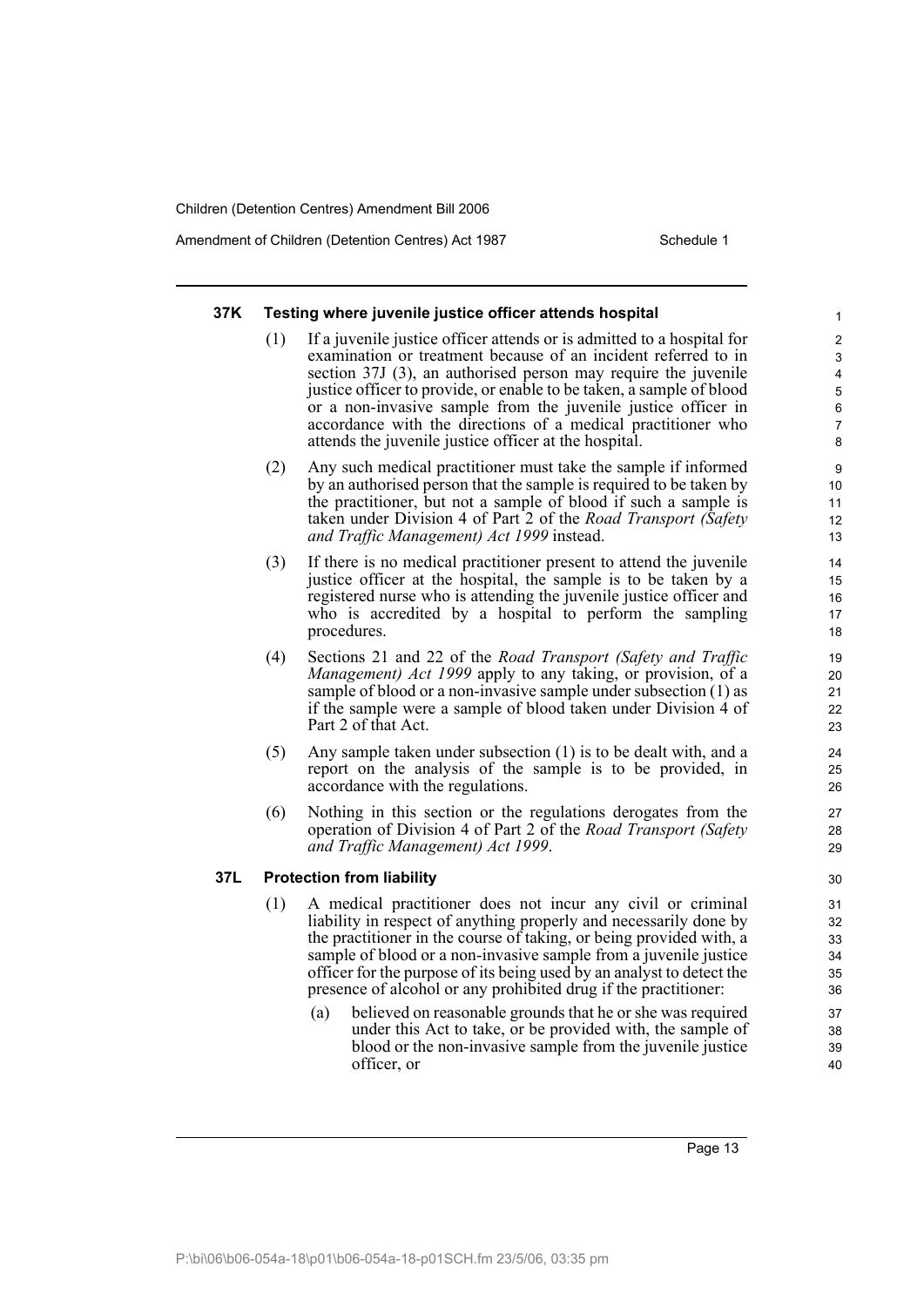|     |     | (b)<br>was informed by an authorised person that the juvenile<br>justice officer was a person from whom the practitioner<br>was required under this Act to take, or be provided with,<br>the sample of blood or the non-invasive sample.                     | 1<br>$\overline{\mathbf{c}}$<br>3<br>4 |
|-----|-----|--------------------------------------------------------------------------------------------------------------------------------------------------------------------------------------------------------------------------------------------------------------|----------------------------------------|
|     | (2) | Subsection (1) extends to a registered nurse, or any person acting<br>under the supervision of the medical practitioner, who performs<br>the functions of a medical practitioner under this Division in<br>accordance with this Division or the regulations. | 5<br>6<br>7<br>8                       |
| 37M |     | <b>Regulations</b>                                                                                                                                                                                                                                           | 9                                      |
|     |     | The regulations may make provision for or with respect to the<br>following:                                                                                                                                                                                  | 10<br>11                               |
|     |     | (a)<br>the appointment of authorised persons for the purposes of<br>this Division,                                                                                                                                                                           | 12<br>13                               |
|     |     | the conduct of testing,<br>(b)                                                                                                                                                                                                                               | 14                                     |
|     |     | the taking of samples of blood or non-invasive samples,<br>(c)                                                                                                                                                                                               | 15                                     |
|     |     | (d)<br>the taking of a sample of blood at the choice of a juvenile<br>justice officer for the juvenile justice officer to retain or<br>arrange to be analysed (or both),                                                                                     | 16<br>17<br>18                         |
|     |     | the provision of a non-invasive sample from the juvenile<br>(e)<br>justice officer for the purpose of testing for the presence of<br>prohibited drugs,                                                                                                       | 19<br>20<br>21                         |
|     |     | (f)<br>the devices used in carrying out the breath tests, breath<br>analyses and other tests, including the calibration,<br>inspection and testing of those devices,                                                                                         | 22<br>23<br>24                         |
|     |     | the accreditation of persons conducting analyses for the<br>(g)<br>presence of prohibited drugs,                                                                                                                                                             | 25<br>26                               |
|     |     | the procedure for the handling and analysis of samples of<br>(h)<br>blood or non-invasive samples,                                                                                                                                                           | 27<br>28                               |
|     |     | (i)<br>offences relating to interference with test results or the<br>testing procedure,                                                                                                                                                                      | 29<br>30                               |
|     |     | the consequences of refusing to comply with a requirement<br>(i)<br>of or under this Division,                                                                                                                                                               | 31<br>32                               |
|     |     | the consequences for juvenile justice officers of testing<br>(k)<br>positive for alcohol or prohibited drugs,                                                                                                                                                | 33<br>34                               |
|     |     | (1)<br>the evidentiary value and use of certificates relating to the<br>analysis of a sample or the authorisation of persons,                                                                                                                                | 35<br>36                               |
|     |     | the confidentiality of test results.<br>(m)                                                                                                                                                                                                                  | 37                                     |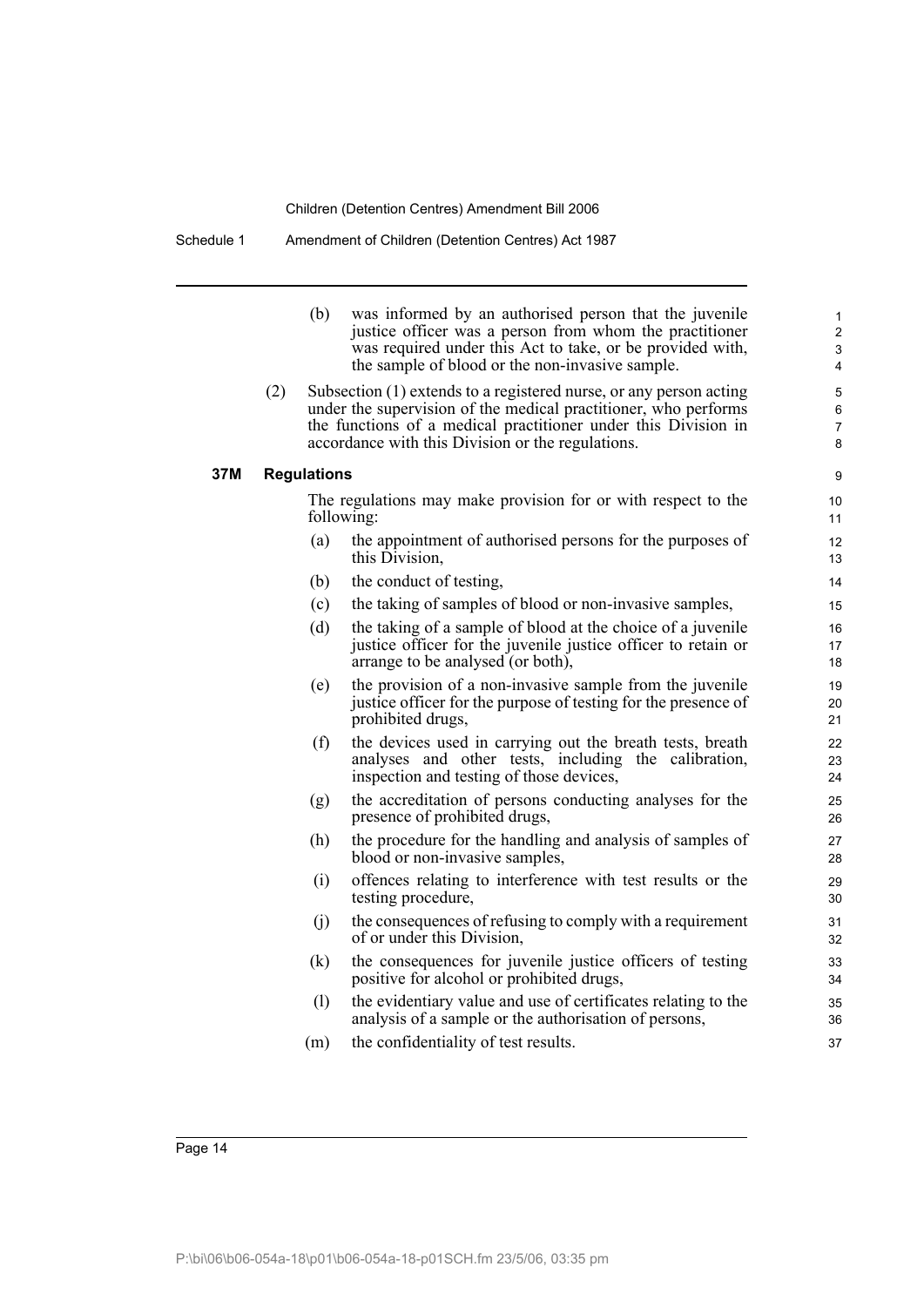|  | Amendment of Children (Detention Centres) Act 1987 |  |  | Schedule 1 |
|--|----------------------------------------------------|--|--|------------|
|--|----------------------------------------------------|--|--|------------|

| $[19]$ |                      |                | <b>Section 38 Arrest of escapees etc</b>                                                                                                                                                                                                             | 1                    |  |  |  |
|--------|----------------------|----------------|------------------------------------------------------------------------------------------------------------------------------------------------------------------------------------------------------------------------------------------------------|----------------------|--|--|--|
|        |                      |                | Omit "An officer" wherever occurring in section 38 (1) and (4).                                                                                                                                                                                      | $\overline{c}$       |  |  |  |
|        |                      |                | Insert instead "A juvenile justice officer".                                                                                                                                                                                                         | 3                    |  |  |  |
| $[20]$ |                      |                | <b>Section 40 Evidentiary matters</b>                                                                                                                                                                                                                | 4                    |  |  |  |
|        |                      |                | Omit "or officer" from section 40 (2).                                                                                                                                                                                                               | 5                    |  |  |  |
|        |                      |                | Insert instead "or juvenile justice officer".                                                                                                                                                                                                        | 6                    |  |  |  |
| $[21]$ |                      | court officers | Section 42 Attendance of persons subject to control before courts and                                                                                                                                                                                | 7<br>8               |  |  |  |
|        |                      |                | Omit "officer or" from section 42 (4).                                                                                                                                                                                                               | 9                    |  |  |  |
|        |                      |                | Insert instead "juvenile justice officer or".                                                                                                                                                                                                        | 10                   |  |  |  |
| $[22]$ |                      |                | <b>Schedule 1 Savings and transitional provisions</b>                                                                                                                                                                                                | 11                   |  |  |  |
|        |                      |                | Insert at the end of clause $1A(1)$ :                                                                                                                                                                                                                | 12                   |  |  |  |
|        |                      |                | Children (Detention Centres) Amendment Act 2006                                                                                                                                                                                                      | 13                   |  |  |  |
| $[23]$ |                      |                | Schedule 1, Part 4                                                                                                                                                                                                                                   | 14                   |  |  |  |
|        | Insert after Part 3: |                |                                                                                                                                                                                                                                                      |                      |  |  |  |
|        | Part 4               |                | Provisions consequent on enactment of                                                                                                                                                                                                                |                      |  |  |  |
|        |                      |                | <b>Children (Detention Centres) Amendment</b>                                                                                                                                                                                                        | 16<br>17             |  |  |  |
|        |                      |                | <b>Act 2006</b>                                                                                                                                                                                                                                      | 18                   |  |  |  |
|        | 7                    |                | <b>Definition</b>                                                                                                                                                                                                                                    | 19                   |  |  |  |
|        |                      |                | In this Part, the 2006 amending Act means the Children<br>(Detention Centres) Amendment Act 2006.                                                                                                                                                    | 20<br>21             |  |  |  |
|        | 8                    |                | <b>Punishments for misbehaviour: section 21</b>                                                                                                                                                                                                      | 22                   |  |  |  |
|        |                      |                | Section 21, as in force immediately before the commencement of<br>the amendments made to that section by the 2006 amending Act,<br>continues to apply to misbehaviour that occurred before that<br>commencement as if that Act had not been enacted. | 23<br>24<br>25<br>26 |  |  |  |
|        | 9                    |                | Transfer of older detainees to juvenile correctional centres                                                                                                                                                                                         | 27                   |  |  |  |
|        |                      |                | Section 28, as amended by the 2006 amending Act, extends to<br>persons who were detainees before that section was so amended.                                                                                                                        | 28<br>29             |  |  |  |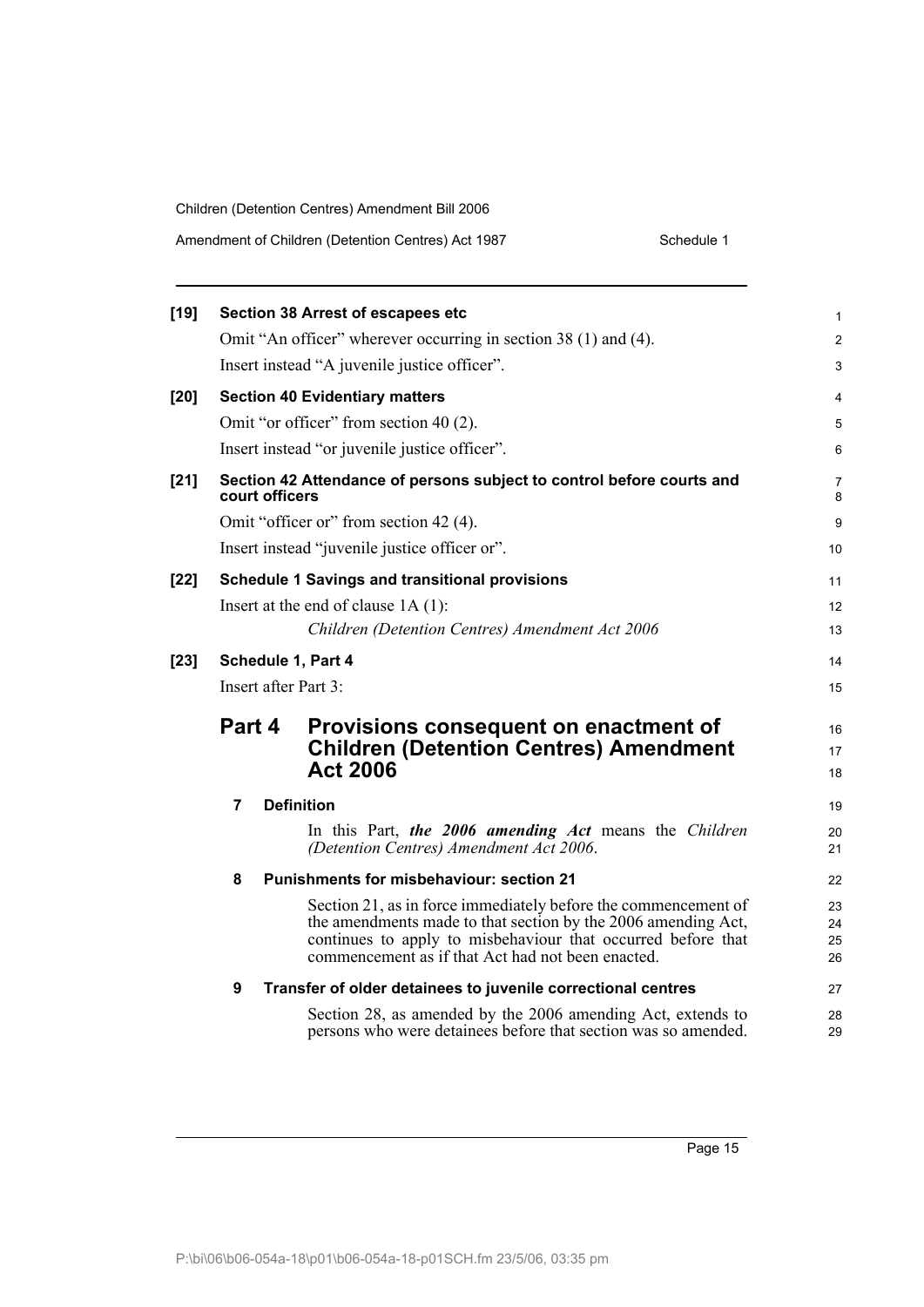Schedule 2 Amendment of other Acts

<span id="page-23-0"></span>

|     | <b>Schedule 2</b>     | <b>Amendment of other Acts</b>                                                                                                                                                              | $\mathbf{1}$        |
|-----|-----------------------|---------------------------------------------------------------------------------------------------------------------------------------------------------------------------------------------|---------------------|
|     |                       | (Section 4)                                                                                                                                                                                 | $\overline{2}$      |
| 2.1 |                       | Children (Criminal Proceedings) Act 1987 No 55                                                                                                                                              | 3                   |
| [1] | offender              | Section 19 Court may direct imprisonment to be served as a juvenile                                                                                                                         | $\overline{4}$<br>5 |
|     |                       | Omit "juvenile" from the note to section 19 (1).                                                                                                                                            | 6                   |
| [2] | <b>Section 19 (7)</b> |                                                                                                                                                                                             | $\overline{7}$      |
|     |                       | Insert after section $19(6)$ :                                                                                                                                                              | 8                   |
|     | (7)                   | Nothing in this section, or in any order under this section, limits<br>the operation of section 28 of the Children (Detention Centres)<br><i>Act</i> 1987.                                  | 9<br>10<br>11       |
| 2.2 |                       | Crimes (Administration of Sentences) Act 1999 No 93                                                                                                                                         | 12                  |
| [1] |                       | <b>Section 41A Definitions</b>                                                                                                                                                              | 13                  |
|     |                       | Insert "under the age of 18 years" after "a juvenile inmate" in the definition of<br>section 28 juvenile inmate.                                                                            | 14<br>15            |
| [2] |                       | Section 253 Part subject to Children (Detention Centres) Act 1987                                                                                                                           | 16                  |
|     |                       | Insert at the end of the section:                                                                                                                                                           | 17                  |
|     | (2)                   | Despite subsection (1), nothing in the Children (Detention<br><i>Centres) Act 1987</i> limits the operation of this Part in relation to a<br>person who is of or above the age of 21 years. | 18<br>19<br>20      |